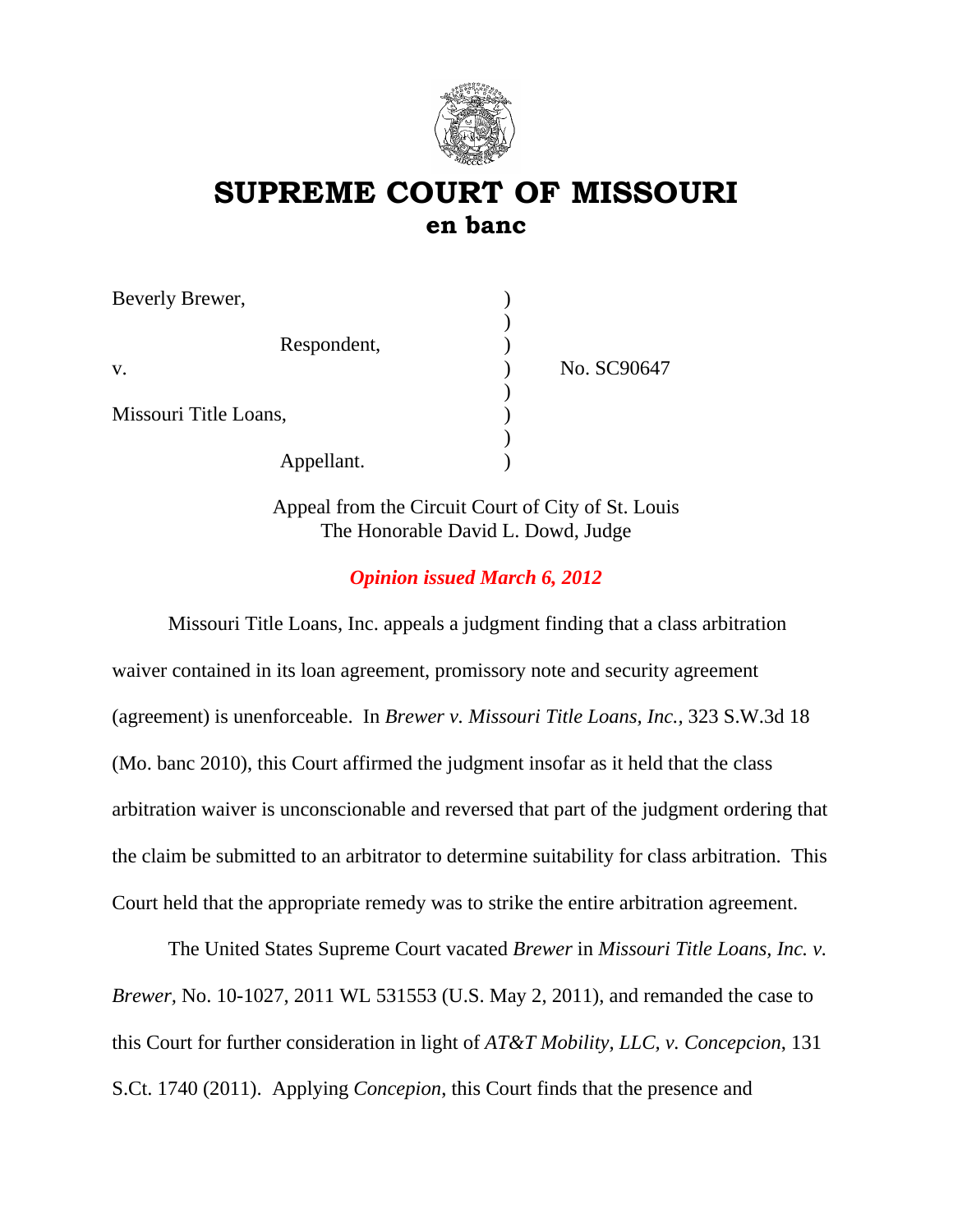enforcement of the class arbitration waiver does not make the arbitration clause unconscionable. This Court instead applies traditional Missouri contract law in looking at the agreement as a whole to determine the conscionability of the arbitration provision. This Court holds that Brewer has demonstrated unconscionability in the formation of the agreement. The appropriate remedy is revocation of the arbitration clause contained within the agreement. Consequently, the judgment is affirmed in part and reversed in part, and the case is remanded.

#### **FACTS**

Beverly Brewer borrowed \$2,215 from the title company. The loan was secured by the title to Brewer's automobile. The annual percentage rate on the loan was 300 percent. The agreement provided that Brewer must resolve any claim against the title company in binding, individual arbitration governed by the Federal Arbitration Act (the act). No customer ever successfully has renegotiated the terms of the contract, including the arbitration provisions. Although the agreement provided that Brewer waived her right to litigate a dispute in court, the title company specifically retained its "right to seek possession of the Collateral in the event of default by judicial or other process including self-help repossession." In other words, the title company may utilize the courts to repossess the customer's vehicle, but the customer must go to arbitration to complain about violations of its rights under the contract.

 In addition, the agreement stated that "[t]he parties agree to be responsible for their own expenses, including fees for attorneys, experts and witnesses." Unlike some arbitration contracts, such as the contract at issue in *Concepcion,* the agreement did not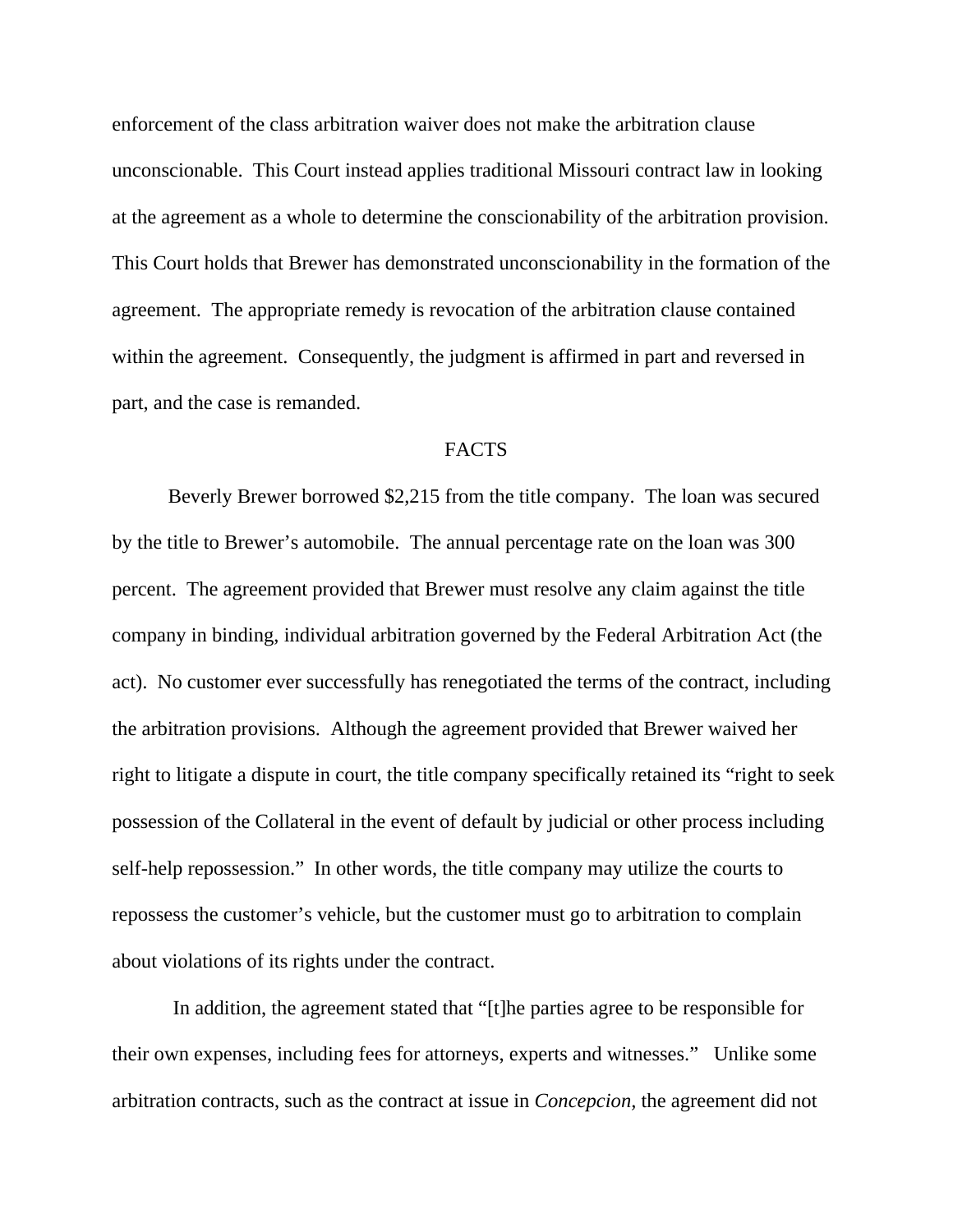provide an attorney fee multiplier or guaranteed minimum recovery if the consumer is awarded more than the title company's last offer. The arbitration contract in *Concepcion*  provided that a consumer who is awarded more than AT&T's last offer is entitled to a minimum recovery of \$7,500 and to double his or her attorney's fees. *Concepcion,* 131 S.Ct. at 1744*.* The cumulative real-world effect of the arbitration provisions in this case is that a consumer's minimum and maximum recovery from the title company are identical – \$0.00 – for no consumer ever has filed an individual claim for arbitration against the title company.

Brewer made two payments to the title company of more than \$1,000, but the payment only reduced her loan principal by 6 cents. Brewer filed a class action petition against the title company alleging violations of numerous statutes, including the state merchandising practices act. The title company filed a motion to dismiss or to stay the claims and to compel Brewer to arbitrate her claims individually. The trial court held a hearing and entered a judgment finding the class arbitration waiver in the loan agreement unconscionable and unenforceable. The trial court also considered a number of the other aspects of the clause, finding that it would be difficult for a consumer to understand that there was a disparity of bargaining power, that the provision was one-sided because only customers gave up their rights while the title company could pursue self-help or relief in the courts, and that the title company had admitted that the provision that each party be responsible for its own costs and attorney's fees in arbitration placed a high burden on consumers. It also found that they too rendered the agreement unconscionable when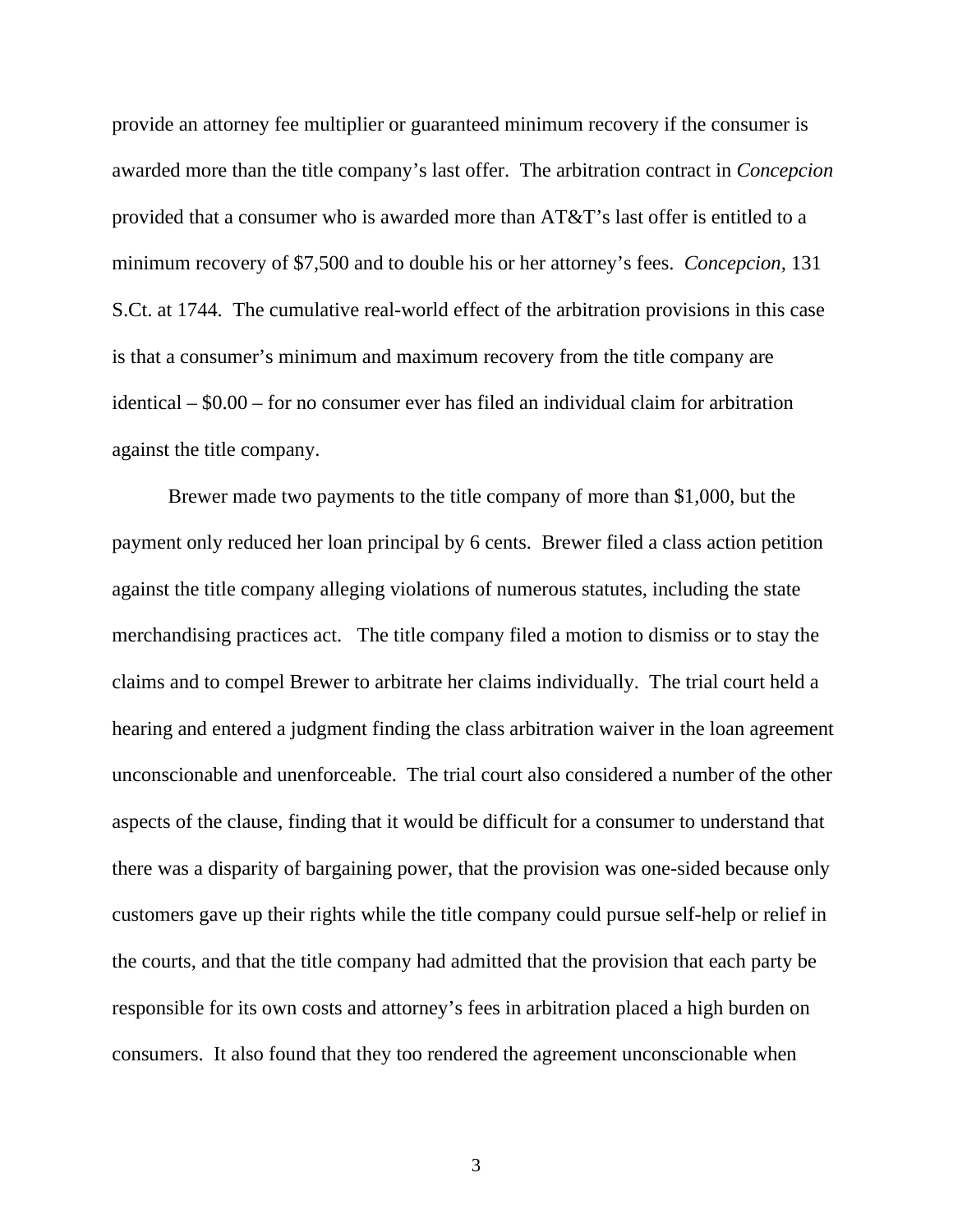considered as an individual action. The court ordered the claim to proceed to arbitration to determine whether it was suitable for class arbitration.

The title company appealed, asserting that the act preempted the trial court's decision, that the class arbitration waiver was not unconscionable, and that the waiver was a valid and permissible exculpatory clause under Missouri law. This Court held that the class arbitration waiver was unconscionable and struck the arbitration agreement in its entirety.

 The United States Supreme Court granted the title company's petition for writ of certiorari. *Mo. Title Loans, Inc. v. Brewer,* 131 S.Ct. 2875 (2011). The Court vacated *Brewer I* and remanded the case to this Court for further consideration in light of *Concepcion,* 131 S.Ct. 1740.

 On remand, the title company asserts that the act wholly preempts Missouri's common law of unconscionability. Alternatively, the title company asserts that the availability of statutory attorney's fees negates Brewer's unconscionability defense because the fee provisions make it possible for consumers with small dollar claims to obtain counsel. Before addressing the title company's arguments, this Court must first address the law established in *Concepcion*.

### ANALYSIS

### I. *AT&T v. Concepcion*

Determining the law established in *Concepcion* is complicated. Justice Scalia authored an opinion joined by Chief Justice Roberts and justices Kennedy, Alito and Thomas, but Justice Thomas also filed a concurring opinion in which he indicated that,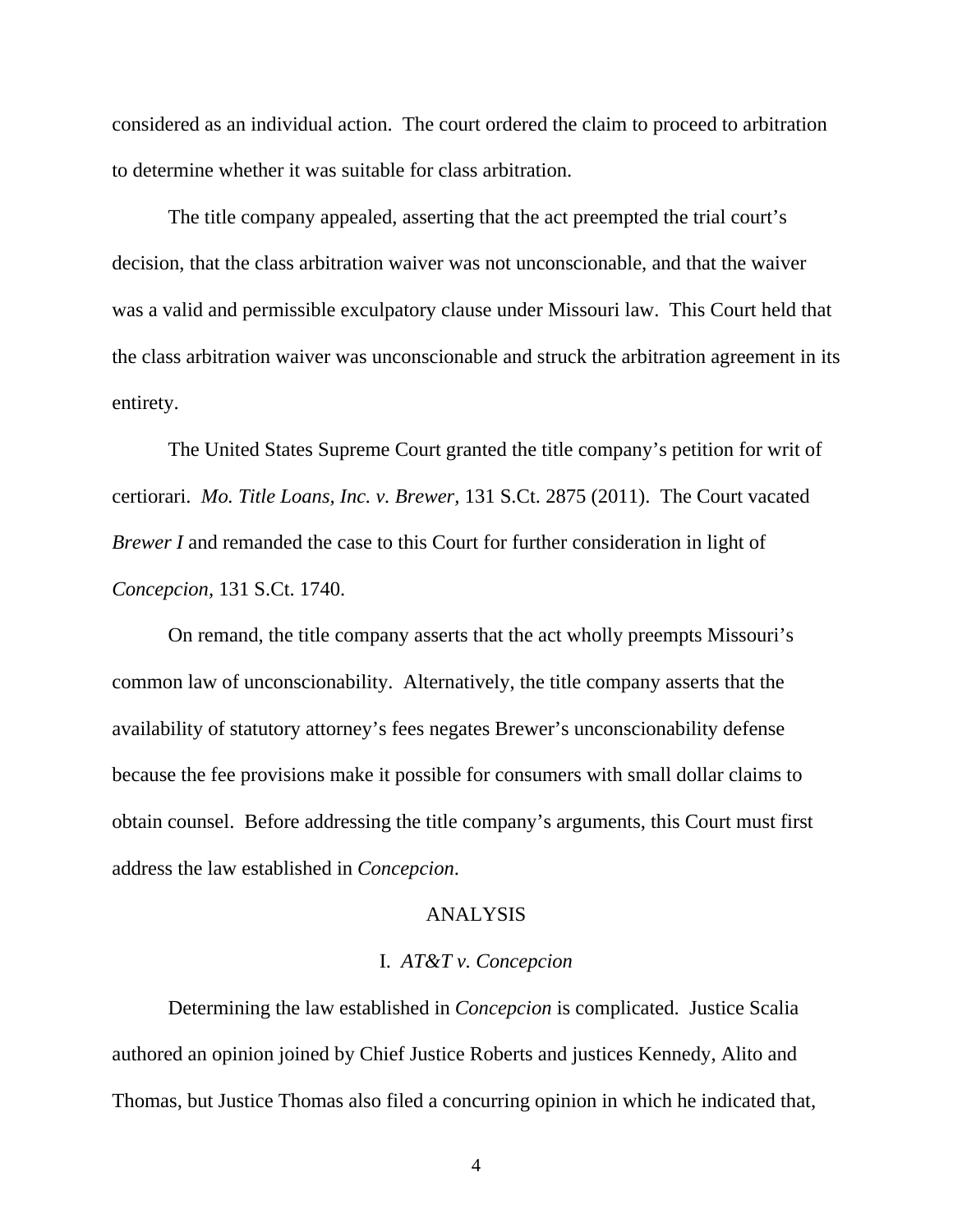although he concurred in Justice Scalia's opinion, he suggested a slightly different analysis than Justice Scalia. *Concepcion,* 131 S.Ct. at 1754 (Thomas, J., concurring). Justice Breyer filed a dissenting opinion, in which justices Ginsbug, Sotomayor and Kagan joined.

As a result, *Concepion* is best understood by considering Justice Scalia's majority opinion as further informed by Justice Thomas' concurrence. Both opinions, for slightly different reasons, stand for the proposition that the act generally does not permit a state to bar class action waivers by finding an arbitration agreement unconscionable on the basis of a class action waiver alone. The Scalia opinion does not state, however, that the federal act otherwise preempts traditional state law defenses to contract formation such as unconscionability, duress or fraud, and Justice Thomas is clear that he would apply those defenses. But *Concepcion* teaches these defenses cannot be used in a way that would hold otherwise valid arbitration agreements unenforceable for the sole reason that they bar class relief. That was what had happened in *Concepcion.*

In *Concepcion*, the plaintiffs sued AT&T in federal district court alleging they improperly were charged sales tax on the retail value of cellular phones provided for free under the terms of their service contract. *Id.* at 1744. The plaintiffs' suit was consolidated with a class action alleging in part that AT&T had engaged in false advertising and fraud by charging sales tax on the phones it had advertised as free. *Id.*  AT&T filed a motion to compel individual arbitration pursuant to its contract with the plaintiffs. The district court specifically found that the arbitration agreement "was 'quick, easy to use' and likely to 'promp[t] full or … even excess payment to the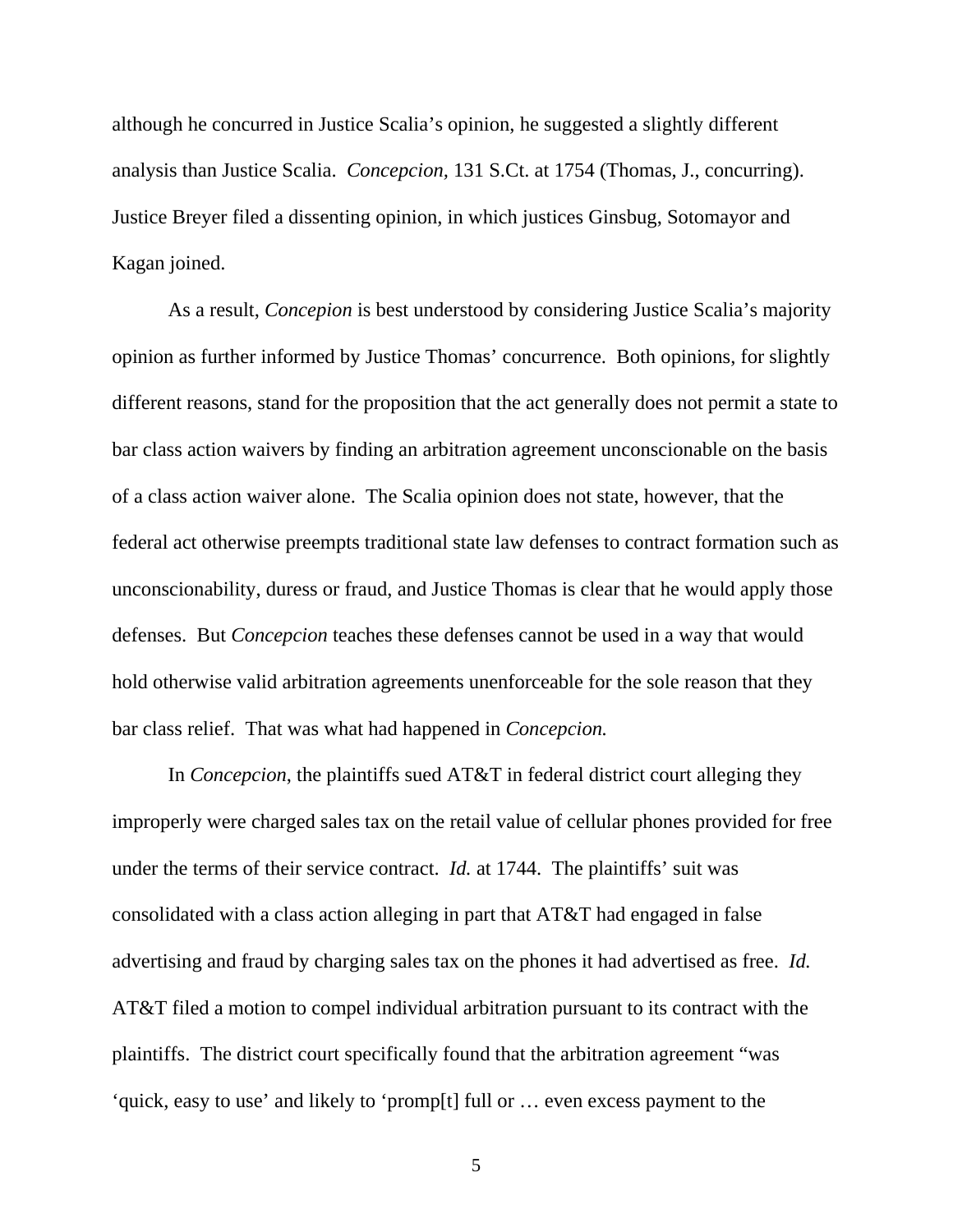customer without the need to arbitrate or litigate.'" *Id.* at 1745. The district court also found that the provision of a \$7,500 premium in the event the consumer was awarded more than AT&T's final written settlement offer served as "substantial inducement" for the consumer to pursue individual arbitration as opposed to class arbitration. *Id.*  Although individual arbitration was more beneficial to a consumer than class arbitration, the district court held that the arbitration provision was unconscionable under the California Supreme Court's decision in *Discover Bank v. Superior Court,* 113 P.3d 1100 (Cal. 2005). *Id.* 

Given this factual context, the question framed by the Scalia opinion is "whether" § 2 [of the ACT] preempts California's [*Discover Bank*] rule classifying most collectivearbitration waivers in consumer contracts as unconscionable." *Id.* at 1746. *Discover Bank* held that a class action waiver in a consumer contract of adhesion is unconscionable when consumer claims against the defendant are predictably small and the plaintiff alleges a scheme to cheat consumers. *Id.* Notably absent from the formulation of the *Discover Bank* rule is any finding that the consumer is worse off under individual arbitration as opposed to class arbitration or that the individual terms of the arbitration agreement are otherwise onerous or unfair. *Id.* at 1750, 1753. The practical effect of the *Discover Bank* rule, therefore, is to invalidate class arbitration waivers in most consumer contracts even if traditional factors of unconscionability are absent.<sup>[1](#page-5-0)</sup>

<span id="page-5-0"></span><sup>&</sup>lt;sup>1</sup> Missouri courts have identified a number of factors indicating unconscionability. For instance, high pressure sales tactics, unreadable fine print, misrepresentation or unequal bargaining positions all indicate deficiencies in the making of a contract. *See Whitney v. Alltel Commc'ns, Inc*., 173 S.W.3d 300, 308 (Mo. App. 2005). Courts also consider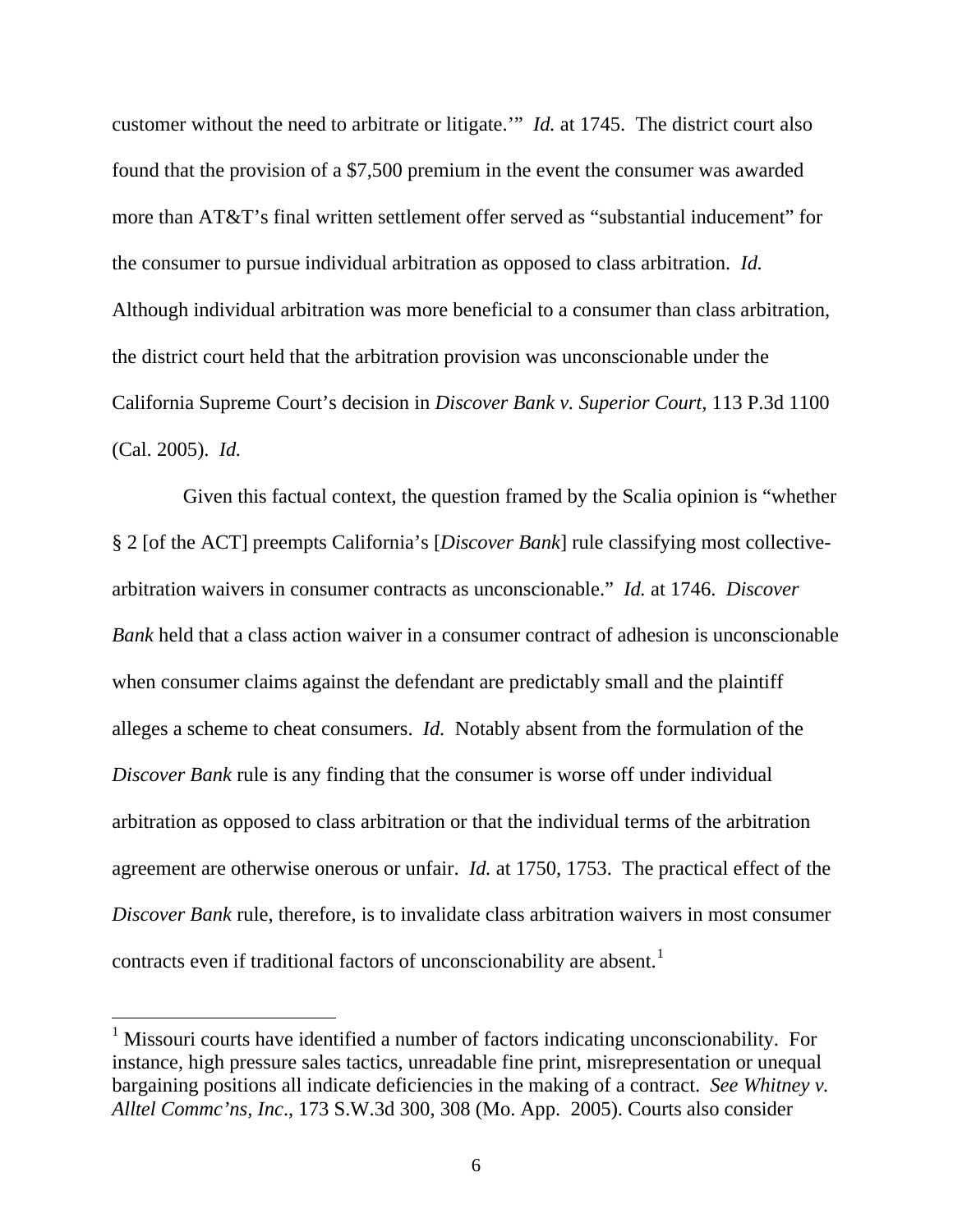The lack of any requirement of showing actual unconscionability meant that *Discover Bank* created an essentially categorical requirement of class arbitration, which resulted in class arbitration being "manufactured by *Discover Bank*, rather than consensual …." *Id.* at 1750. Requiring class arbitration under these circumstances sacrifices the federal act's goals of facilitating the prompt, informal resolution of disputes while also substantially disadvantaging defendants who did not consent to class arbitration in the first instance. *Id.* at  $1751-52$  $1751-52$ .<sup>2</sup> In addition to disadvantaging defendants, the *Discover Bank* rule can disadvantage consumers by requiring a court to find individual arbitration unconscionable even if, like the arbitration contract in *Concepcion,* the consumer is provided with favorable terms for individual arbitration. *Id.*  at 1753. The net result of applying *Discover Bank* is that class arbitration waivers are rarely enforced. Instead, defendants are required to submit to procedures to which they did not consent, and consumers may be required to participate in class arbitration even if individual arbitration is more favorable to their interests. Consequently, the majority

whether the terms of an arbitration agreement are unduly harsh. *Id*. This is a factspecific inquiry focusing on whether the contract terms are so one-sided as to oppress or unfairly surprise an innocent party or which reflect an overall imbalance in the rights and obligations imposed by the contract at issue. *Woods v. QC Financial Services, Inc.,* 280 S.W.3d 90, 96 (Mo. App. 2008).

<span id="page-6-0"></span> $2^{2}$  As with any contract, the legally enforceable obligations of the parties are defined by mutual consent. "[I]t follows that a party may not be compelled under the ACT to submit to class arbitration unless there is a contractual basis for concluding the party agreed to do so." *Stolt-Nielsen v. Animal-Feeds Int'l Corp.,* 130 S.Ct. 1758, 1775 (2010). Therefore, a fundamental problem with the *Discover Bank* rule is that it requires courts to invalidate contractual provisions requiring individual arbitration and to order class arbitration even though the defendant, by including a class waiver, expressly withheld consent to class arbitration.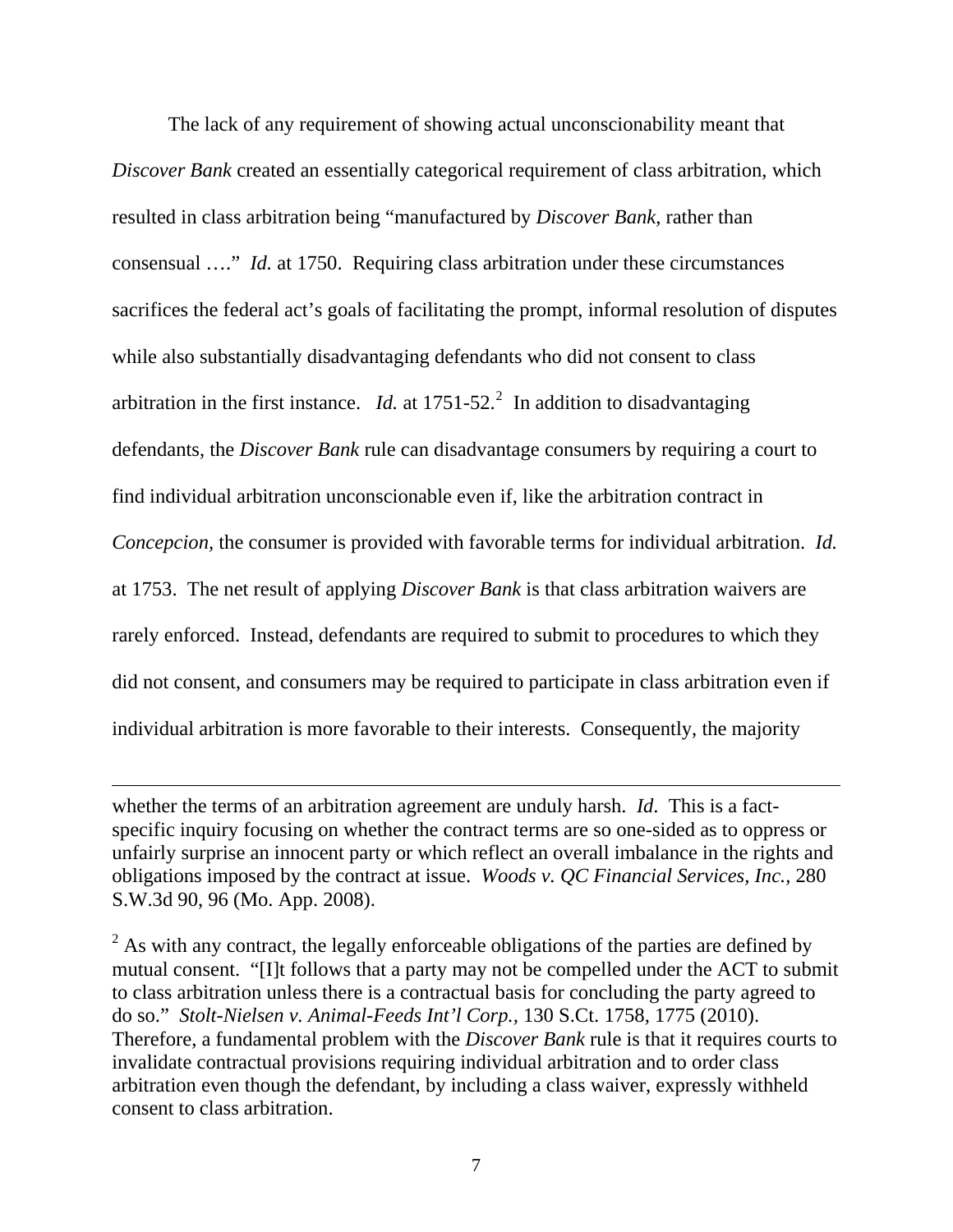opinion held that the act preempted California's *Discover Bank* rule "[b]ecause it 'stands as an obstacle to the accomplishment and execution of the full purposes and objectives of Congress ….'" *Id*. (citations omitted).

Although the majority held that the *Discover Bank* rule was preempted by the federal act, it does not follow, as the title company contends, that all state law unconscionability defenses are preempted by the federal act in all cases. First, the expressly stated issue in *Concepcion* was whether California's *Discover Bank* rule was preempted, not whether all state law unconscionability defenses are preempted. The *Discover Bank* rule imposed a unique obstacle to arbitration because, in practice, it conditioned "the enforceability of certain arbitration agreements on the availability of class wide arbitration procedures," *Concepcion,* 131 S. Ct. at 1744, even if the arbitration contract at issue provides a consumer with more favorable terms in individual arbitration than in class arbitration. Not all state law contract defenses require class wide arbitration to the detriment of both the defendant and the plaintiff consumer. Accordingly, consistent with the stated issue in *Concepcion,* the Supreme Court's holding was expressly limited to finding that "California's *Discover Bank* rule is preempted by the act." *Id.* at 1753.

Second, the majority specifically acknowledged that the § 2 saving clause "permits agreements to arbitrate to be invalidated by 'generally applicable contract defenses, such as fraud, duress, or unconscionability,' but not by defenses that apply only to arbitration or that derive their meaning from the fact that an agreement to arbitrate is at issue." *Id.* at 1746, (citing *Doctors Assoc's., Inc., v. Casarotto,* 517 U.S. 681, 687, 116 S.Ct. 1652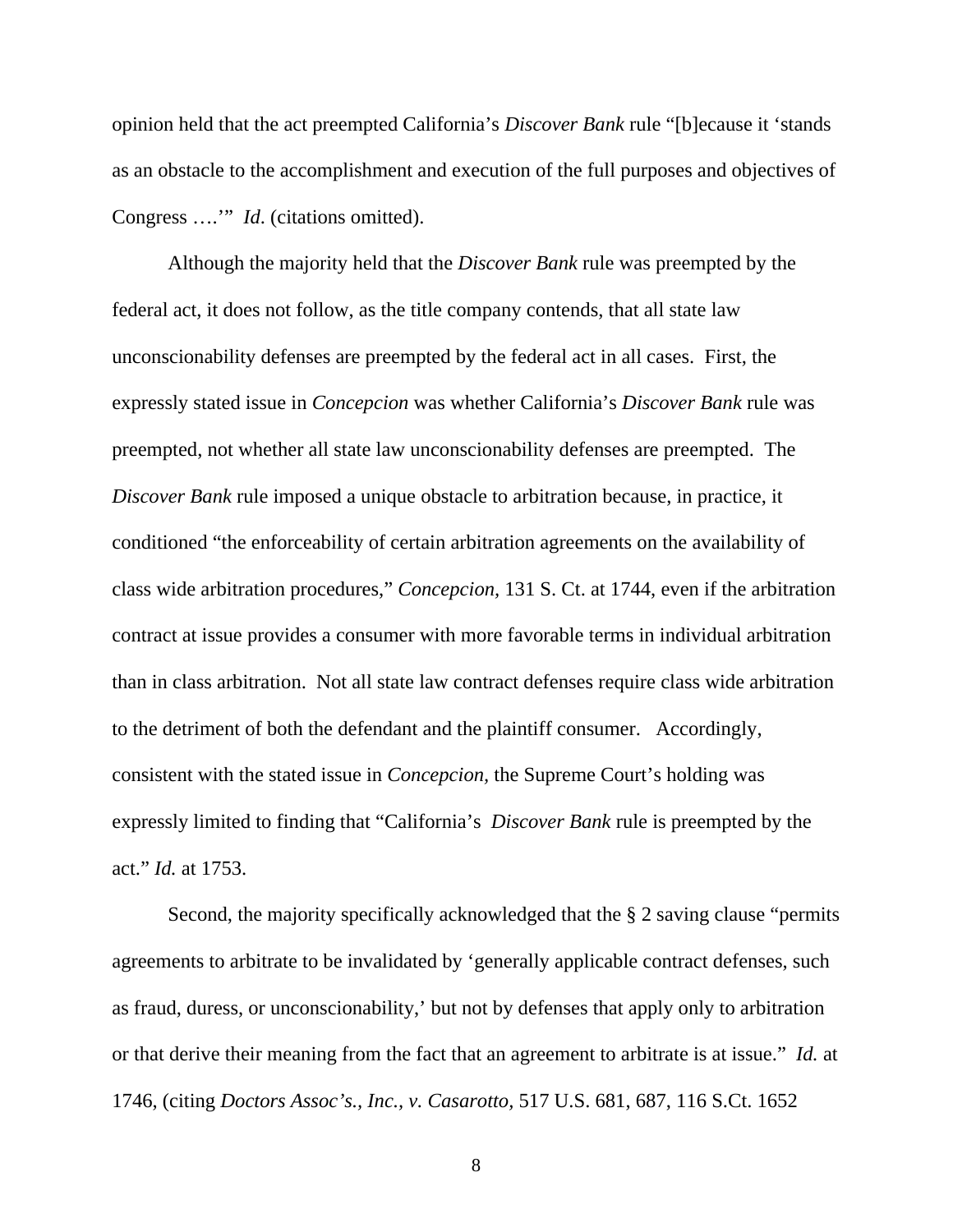(1996)). Holding that the § 2 saving clause preempts all state law unconscionability defenses would be inconsistent with both the saving clause and the majority's express recognition of unconscionability as one of the generally applicable contract defenses that retains vitality under the § 2 saving clause.

Finally, the majority opinion discusses in detail the many ways in which the arbitration provisions at issue in *Concepcion* are fair and reasonable and do not lead to an unconscionable result. *Id.* at 1753.This discussion would be superfluous if the majority intended to establish a rule completely preempting all state law unconscionability defenses. Therefore, the *Concepcion* majority recognizes that a case-by-case approach provides the appropriate analytical framework for assessing the applicability of state law contract defenses pursuant to the § 2 saving clause.

 For these reasons, title cmopany is incorrect in its assertion that the majority opinion compels the conclusion that the federal act requires state courts to replace the essentially categorical *Discover Bank* rule requiring class arbitration with another categorical rule requiring individual arbitration in every case, irrespective of the application of generally applicable contract defenses specifically retained by the § 2 saving clause. Instead, analysis of whether a particular state contract defense is preempted because it "stand[s] as an obstacle to the accomplishment of the act's objectives" depends on the factual posture of individual cases.

In his concurring opinion, Justice Thomas agrees that the federal act preempts state law contract defenses rooted in public policy concerns regarding arbitration, even if the policy nominally applies to contracts generally. *Id.* at 1754 (Thomas, J., concurring).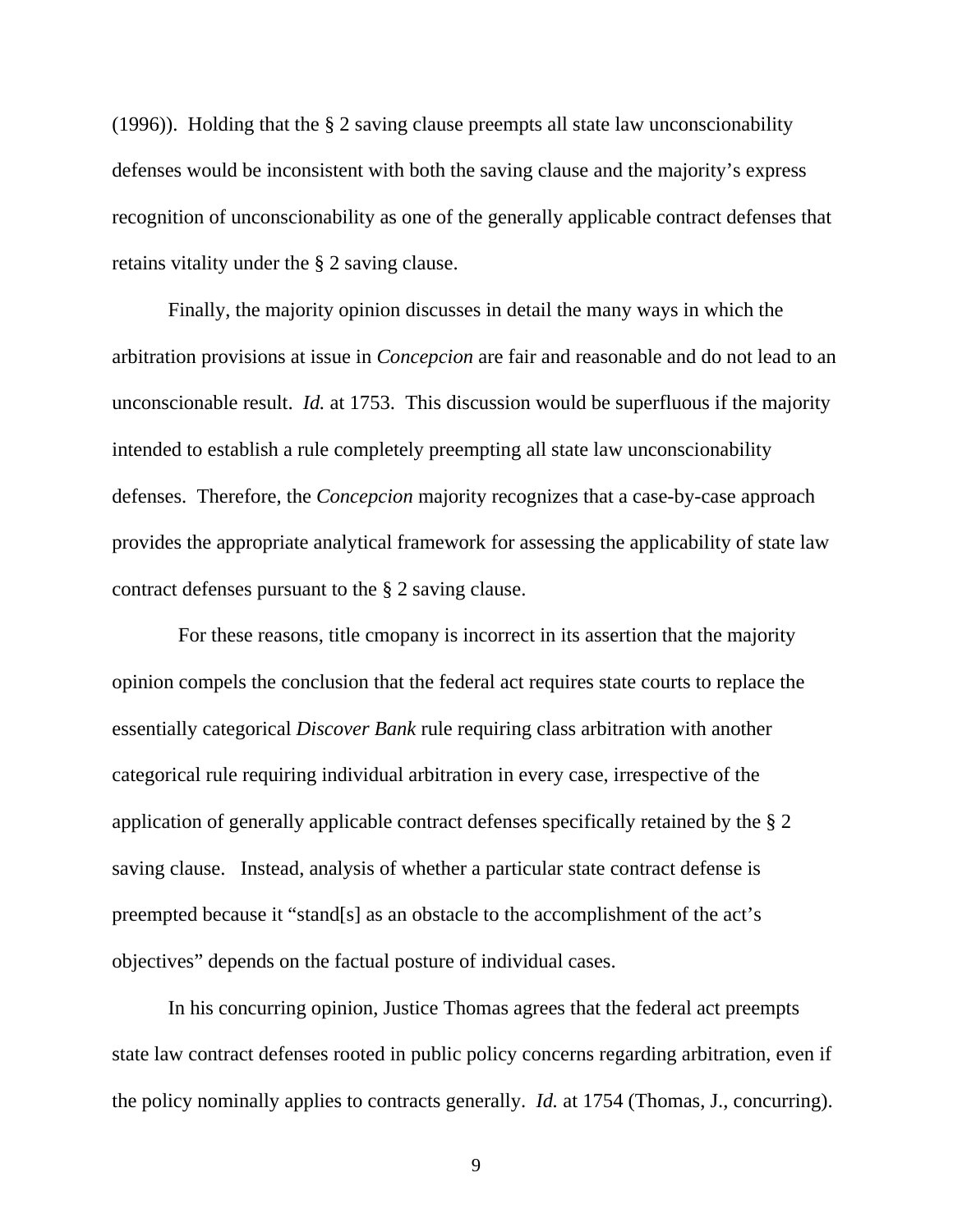Like the majority opinion, Justice Thomas notes that state law contract defenses including "fraud, duress, and unconscionability 'may be applied to invalidate arbitration agreements without contravening § 2.'" *Id.* at 1755, n. 1 (quoting *Doctors Assoc's., Inc.,*  517 at 687). But Justice Thomas focuses his analysis on the text of the § 2 saving clause. The saving clause refers only to defenses that result in "revocation" of a contract and omits any reference to the "invalidation" or "nonenforcement" of a contract. *Id.* at 1754. Justice Thomas reasons that the text of the saving clause suggests that "the exception does not include all defenses applicable to any contract but rather some subset of those defenses." *Id.* In other words, the federal act requires "enforcement of an agreement to arbitrate unless a party successfully asserts a defense concerning the *formation* of the agreement …." *Id.* at 1755 (emphasis added). "Contract defenses that are unrelated to the making of the agreement—such as public policy—are *not* valid grounds for declining to enforce an arbitration agreement." *Id.* at 1755. Because the *Discover Bank* rule relies on a public policy rationale and does not concern the making of the arbitration agreement, Justice Thomas concludes that the act requires preemption of the *Discover Bank* rule and enforcement of the arbitration provision in AT&T's agreement. *Id.* at 1756.

After setting out this discussion, Justice Thomas nonetheless concurs in Justice Scalia's opinion because the twin foundations of both analyses are the same. First, the federal act does not preempt state law contract defenses pertaining to the formation of a contract. Justice Thomas recognizes this point explicitly, while the majority does so inferentially. The majority holds that the federal act preempts *Discover Bank* because it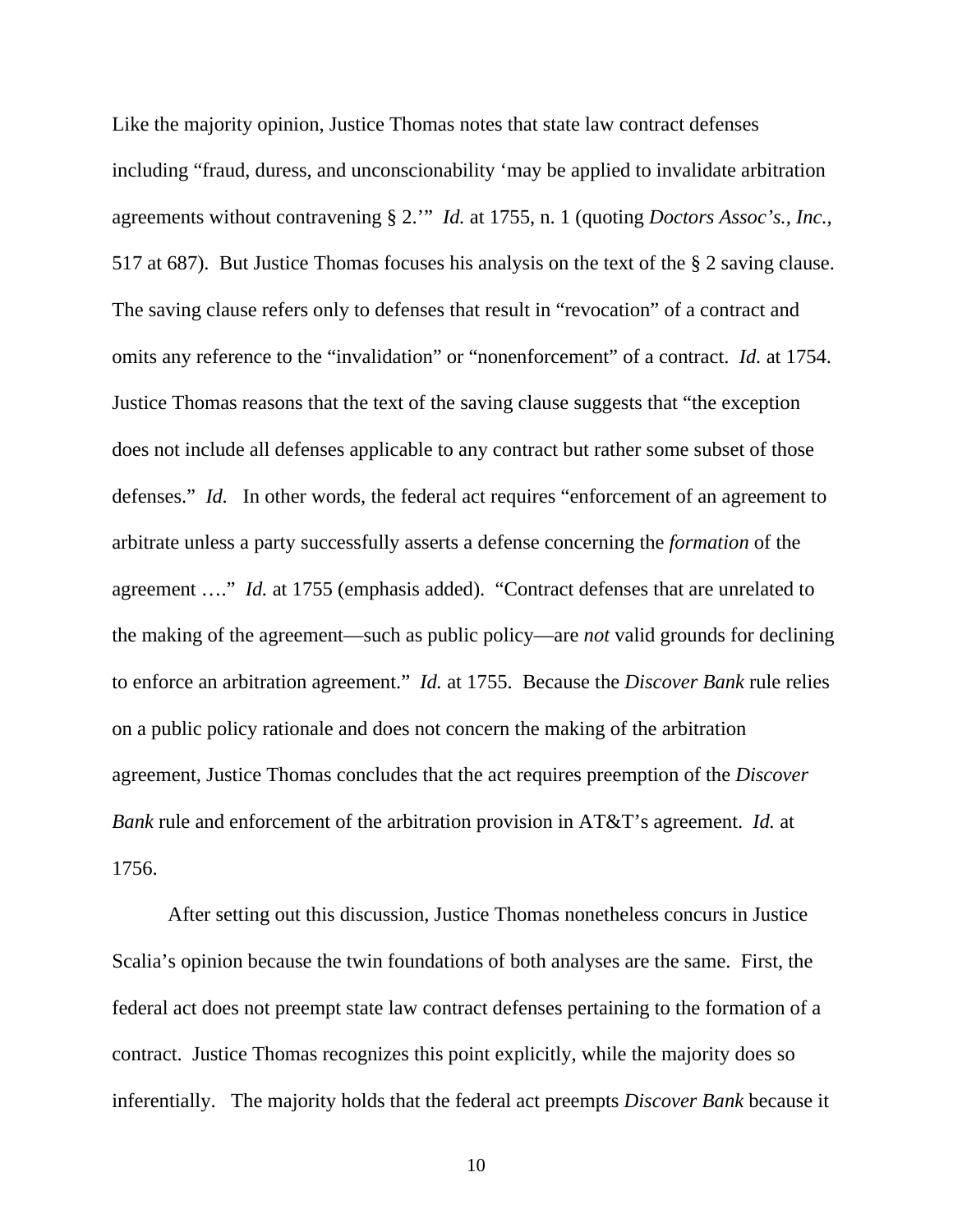"stand[s] as an obstacle to the accomplishment and execution the full purposes and objectives of Congress …." *Id.* at 1753. Application of the *Discover Bank* rule has nothing to do with contract formation. Consequently, the Supreme Court's preemption of *Discover Bank* does not preempt all state law defenses to contract formation.

The second and related proposition supported by both opinions is that the federal act preemption analysis requires a case-specific assessment of the arbitration contract at issue. The majority opinion holds that state law contract defenses, including unconscionablity, are preempted only if the defense "stand[s] as an obstacle to the accomplishment of the act's objectives." *Id.* at 1748. The question of whether a state law unconscionablity defense stands as "an obstacle to the accomplishment of the act's objectives" requires analysis of the particular facts of the case. Likewise, Justice Thomas' focus on contract formation defenses such as fraud, duress, and unconscionability necessarily requires an analysis of the facts leading to the alleged formation of the contract at issue. Therefore, at a minimum, the rationales of both the majority opinion and Justice Thomas' concurrence permit state courts to apply state law defenses to the formation of the particular contract at issue.

This interpretation is confirmed by the Supreme Court's holding in *Marmet Health Care Center, Inc., v. Brown*, 565 U.S. \_\_\_ (2012). In *Marmet*, a state court held that the federal act does not preempt state public policy against pre-dispute arbitration agreements that apply to personal injury and wrongful death claims against nursing homes. *Slip op. at* 3. Alternatively, the state court held that the arbitration agreements were unconscionable. *Slip op. at* 4. The Supreme Court reversed the judgment because the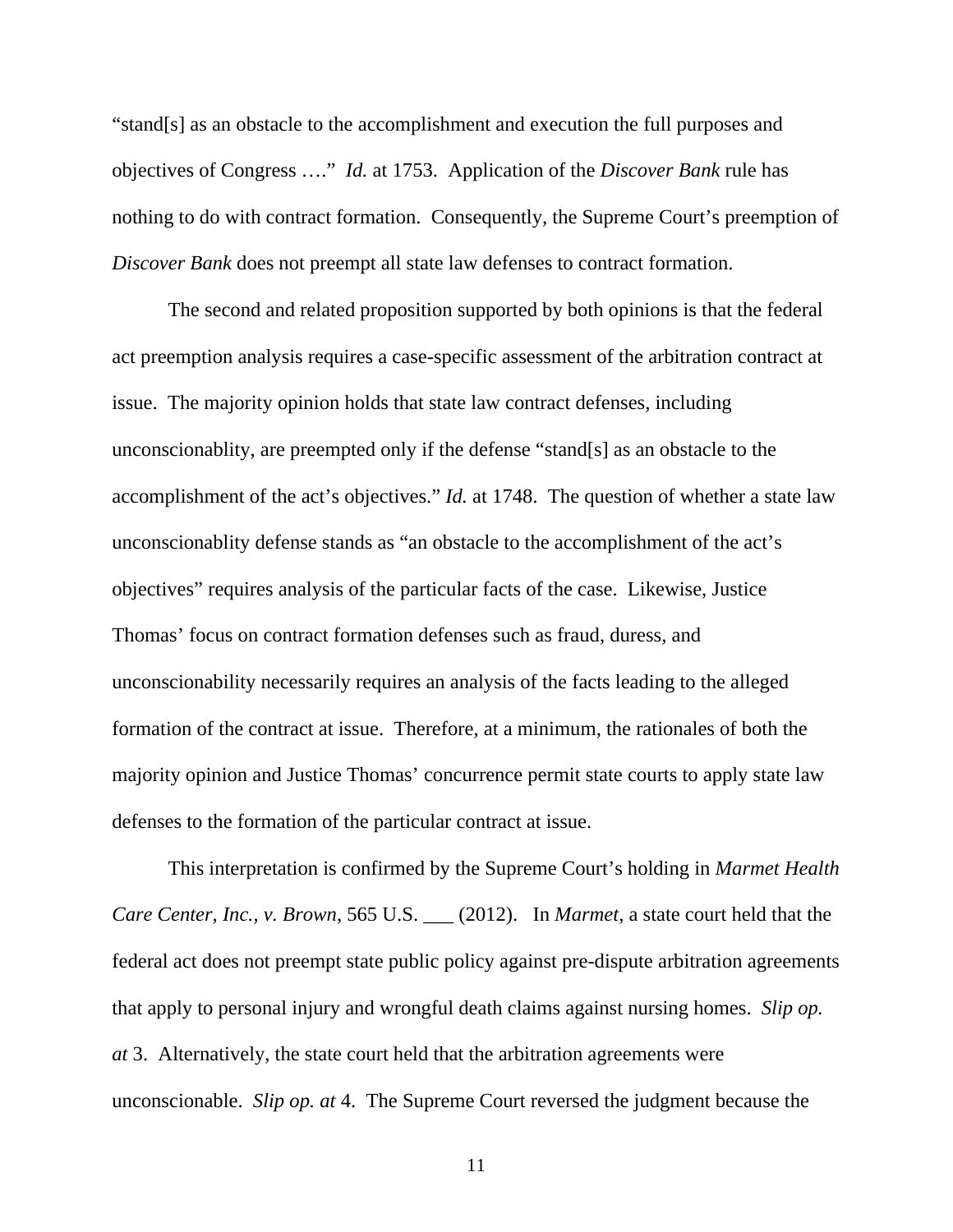state court's public policy rationale is the type of "categorical rule" prohibiting arbitration of a particular type of claim identified in *Concepcion* as "contrary to the terms and coverage of the FAA." *Slip op. at* 4. The Supreme Court remanded the case for consideration of whether, absent the public policy rationale, the arbitration clauses at issue "are unenforceable under state common law principles that are not specific to arbitration and pre-empted by the FAA." *Slip op. at* 5. The Supreme Court's remand for consideration of generally applicable state law contract defenses, such as unconscionablity, confirms that *Concepcion* permits state courts to apply state law defenses to the formation of the particular contract at issue.

For these reasons -- and as this Court also holds in *Robinson v. Title Lenders, Inc.,*  \_\_\_ S.W.3d \_\_\_ (Mo. banc 2012)(No. *SC91728*, decided concurrently with this case) -- *Concepcion* permits state courts to apply state law defenses to the formation of the particular contract at issue on a case-by-case basis. Accordingly, this Court will analyze the issues in this appeal to determine if, under the factual record presented, Brewer has established a defense to the formation of the agreement's arbitration clause. Because no party has requested remand, and because, unlike in *Robinson*, here the trial court did reach other factual issues in determining that the arbitration clause was unconscionable, the record is sufficient in this case for this Court to determine the conscionability of the arbitration clause.

### II. Standard of Review

 The judgment will be affirmed if it is supported by substantial evidence, it is not against the weight of the evidence, and does not erroneously declare or apply the law.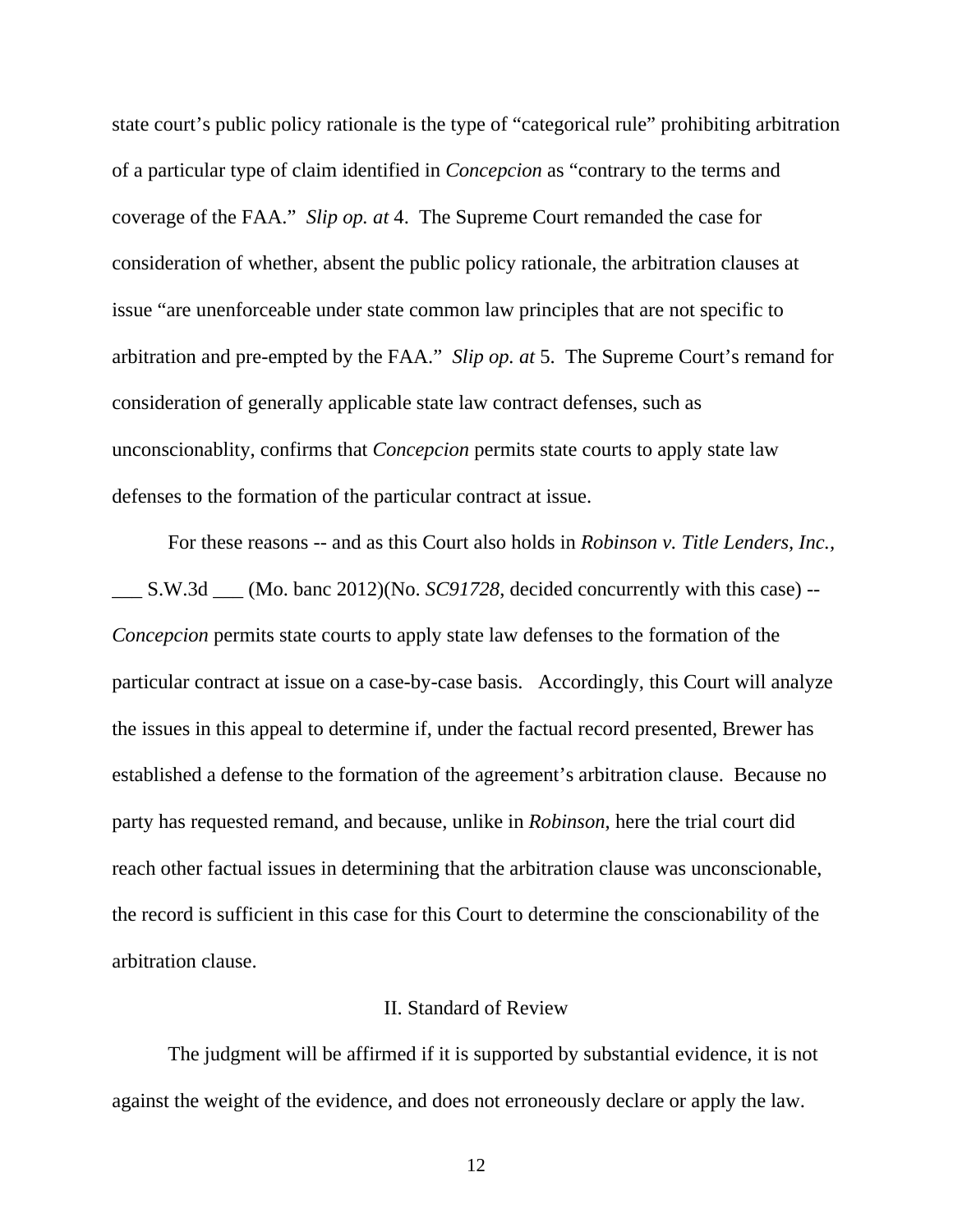*Woods v. QC Fin. Servs., Inc*., 280 S.W.3d 90, 94 (Mo. App. 2008). The issue of

whether a dispute is subject to arbitration is subject to de novo review. *Id.*

# III. Defenses to Contract Formation

Unlike *Concepcion*, which concerned the enforceability of a class waiver, the

issue in this case is whether the arbitration agreement as a whole is unconscionable.<sup>[3](#page-12-0)</sup> The

purpose of the unconscionability doctrine is to guard against one-sided contracts,

oppression and unfair surprise. *Cowbell, LLC v. Borc Building and Leasing Corp.*, 328

S.W.3d 399, 405 (Mo. App. 2010); *see also Woods,* 280 S.W.3d at 96. Oppression and

unfair surprise can occur during the bargaining process or may become evident later,

<span id="page-12-0"></span><sup>&</sup>lt;sup>3</sup> While Missouri courts traditionally have discussed unconscionability under the lens of *procedural* unconscionability, *Woods*, 280 S.W.3d at 94-95, and *substantive* unconscionability, *State ex rel. Vincent v. Schneider*, 194 S.W.3d 853, 858 (Mo. banc 2006), *Concepcion* instead dictates a review that limits the discussion to whether state law defenses such as unconscionability impact the *formation* of a contract. In fact, in his concurring opinion, Justice Thomas specifically delineated past precedent of the Supreme Court applying defenses relevant to the *formation* of a contract. 131 S.Ct. at 1755 (Thomas, J. concurring) (noting *Doctor's Associates, Inc. v. Casarotto*, 517 U.S. 681, 687 (1996) (defenses of fraud, duress and unconscionability could be applied to invalidate arbitration agreements without contravening section 2); *Morgan Stanley Capital Group Inc. v. Public Util. Dist. No. 1 of Snohomish Cty.*, 554 U.S. 527, 547 (2008) (describing fraud and duress as "traditional grounds for the abrogation of [a] contract" that speaks to "unfair dealing at the contract formation stage"); *Hume v. United States*, 132 U.S. U.S. 406, 411, 414 (1889) (describing an unconscionable contract as one "such as no man in his senses and not under delusion would make" and suggesting that there may be "contracts so extortionate and unconscionable on their face as to raise the presumption of fraud in their inception" (internal quotation marks omitted))). Accordingly, the analysis in this Court's ruling today -- as well as this Court's ruling in *Robinson v. Title Lenders, Inc.*, SC 91728 -- no longer focuses on a discussion of procedural unconscionability or substantive unconscionability, but instead is limited to a discussion of facts relating to unconscionability impacting the formation of the contract. Future decisions by Missouri's courts addressing unconscionability likewise shall limit review of the defense of unconscionability to the context of its relevance to contract formation.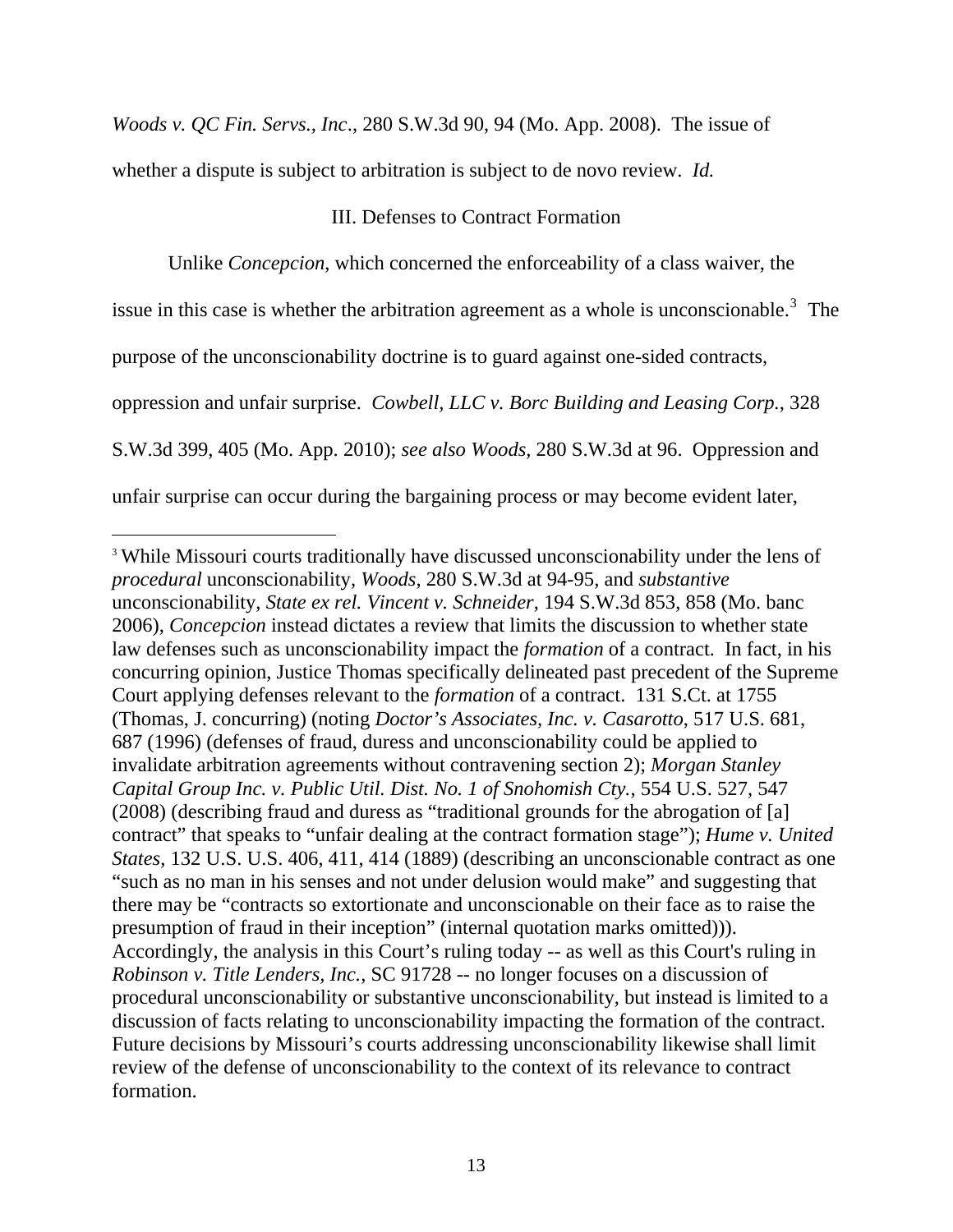when a dispute or other circumstances invoke the objectively unreasonable terms. In either case, the unconscionability is linked inextricably with the process of contract formation because it is at formation that a party is required to agree to the objectively unreasonable terms.

The evidence in this case supports a determination that the agreement's arbitration clause is unconscionable. There was evidence that the entire agreement -- including the arbitration clause -- was non-negotiable and was difficult for the average consumer to understand and that the title company was in a superior bargaining position. Brewer could not negotiate the terms of the agreement, including the terms of the arbitration clause. Indeed, the evidence further demonstrated that no consumer ever successfully had renegotiated the terms of the title company's arbitration contract.

The evidence also demonstrated that the terms of the agreement are extremely one-sided. Unlike in *Concepcion,* in which AT&T shouldered the costs of arbitration and would pay double the customer's attorney's fees if the customer recovered more than AT&T had offered prior to arbitration, the agreement here provides that the parties are to bear their own costs. In *Concepcion,* the arbitration clause waived AT&T's right to seek reimbursement for attorney's fees incurred in defending against a consumer's claim. In contrast, the title company did not waive its right to seek attorney's fees and, therefore, could seek to recover attorney's fees incurred in defending a claim. The fact that no consumer ever has arbitrated a claim against the title company under these terms makes it clear that the agreement stands as a substantial obstacle not just to arbitration but also to the resolution of any consumer disputes against the title company.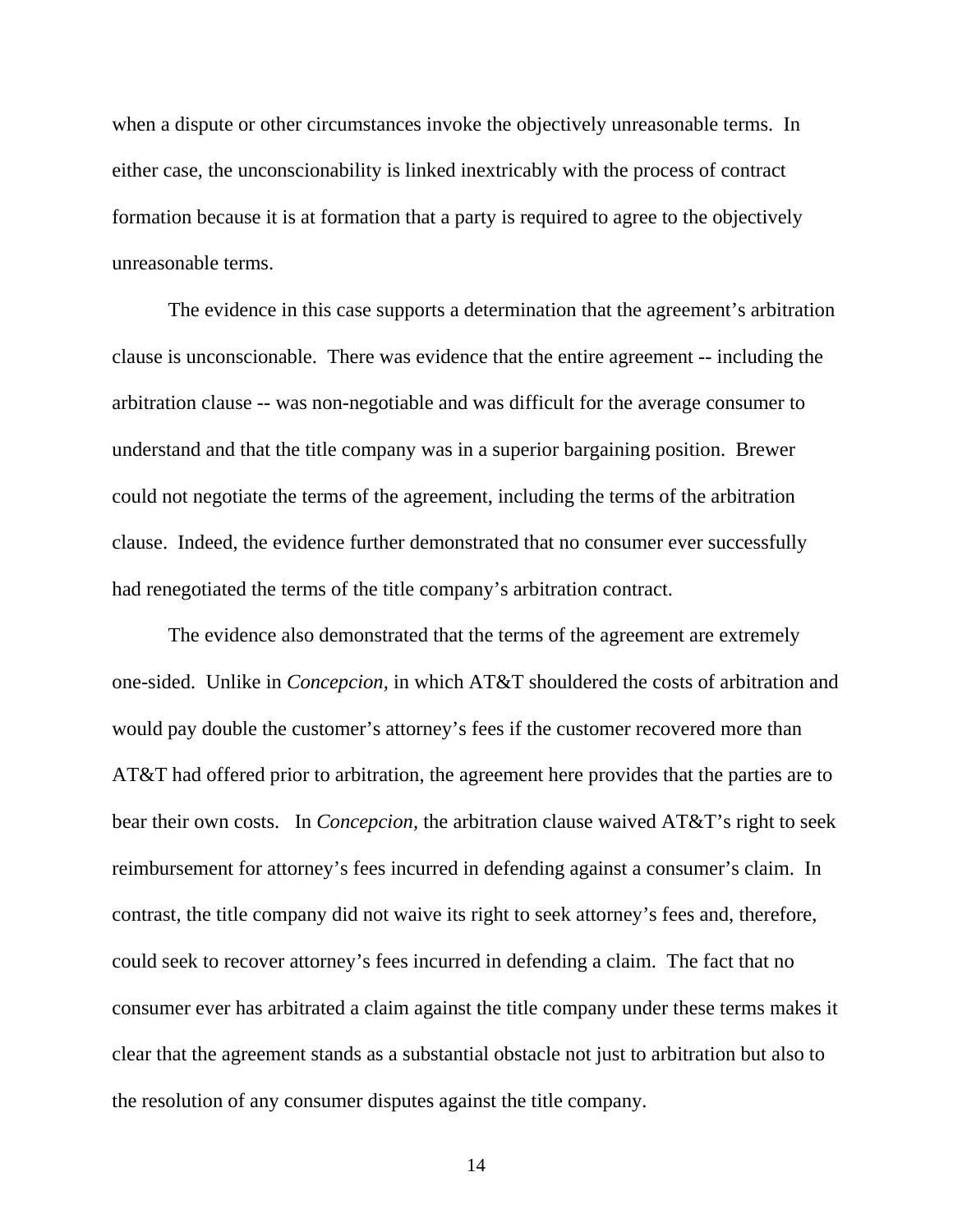The evidence in this case is also fundamentally different from that in *Concepcion*  because Brewer presented expert testimony from three consumer lawyers who testified it was unlikely that a consumer could retain counsel to pursue individual claims. There was no such record in *Concepcion.* A claim such as Brewer's would require significant expertise and discovery, and it would not be financially viable for an attorney because of the complicated nature of the case and the small damages at issue. The title company presented no contrary evidence from attorneys who said they were willing to take such cases other than on a pro-bono or rare voluntary basis.

While the majority opinion in *Concepcion* makes it clear that the unavailability of counsel is not alone sufficient to invalidate the requirement of individual arbitration, it remains one of the relevant considerations in assessing the overall conscionability of an arbitration contract. The *Discover Bank* rule was not preempted because it conditioned the enforceability of an arbitration contract on the availability of an attorney. Instead, the critical flaw leading to the preemption of the *Discover Bank* rule was that it required class arbitration even if class arbitration disadvantaged consumers and was unnecessary for the consumer to obtain a remedy. *Discover Bank,* therefore, was inconsistent with the core purpose of the federal act, which is to ensure enforcement of private arbitration agreements to promote informal, efficient dispute resolution. *Concepcion,* 131 S.Ct. at 1748-1749. Because the purpose of the act is to ensure efficient dispute resolution, the analysis in *Concepcion* assumes the availability of a practical, viable means of individualized dispute resolution through arbitration. In some cases, the availability of counsel is a relevant consideration for determining whether the act's interest in dispute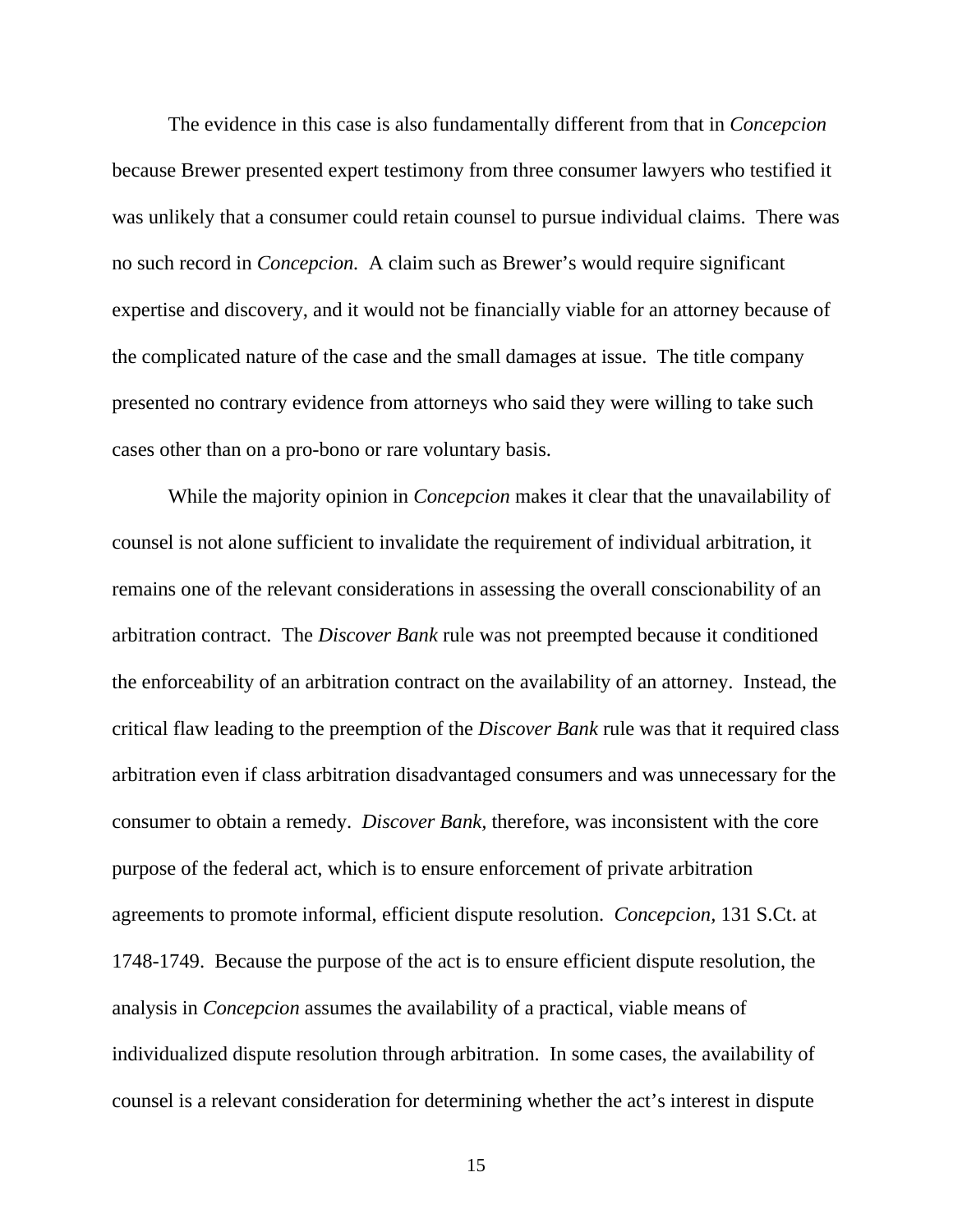resolution will be satisfied. As noted above, the totality of Brewer's evidence, including the lack of available counsel, demonstrates that there is no practical, viable means of individualized dispute resolution.

The title company asserts that the availability of attorney's fees and punitive damages under the state merchandising practices act negates Brewer's argument that attorneys are unwilling to handle claims such as hers. The title company notes that reported cases indicate that some lawyers are willing to handle cases brought under the federal truth in lending and fair debt collection practices acts and that this proves that statutory damages provide sufficient financial incentive for attorneys to assist consumers in individual, small dollar claims. The deficiency in the title company's argument is that it presents a totally theoretical position that attorneys *should* want to take such cases. Speculation is not a substitute for evidence. In this case, there was specific and uncontradicted evidence before the trial court demonstrating that attorneys were unlikely to take claims such as Brewer's on an individual basis. Even if some attorneys may take some cases because of the potential availability of fees under the merchandising practices act, this does not prove that Brewer would have the benefit of counsel in attempting to obtain a remedy on an individual basis.

Finally, the agreement does not bilaterally provide that any and all disputes between the parties arising out of or related to the agreement must be decided by binding, individual arbitration under the federal act. Instead, the title company drafted the agreement to bind the consumer to individual arbitration for all claims against the title company, but it specifically reserved its right to forego arbitration "to seek possession of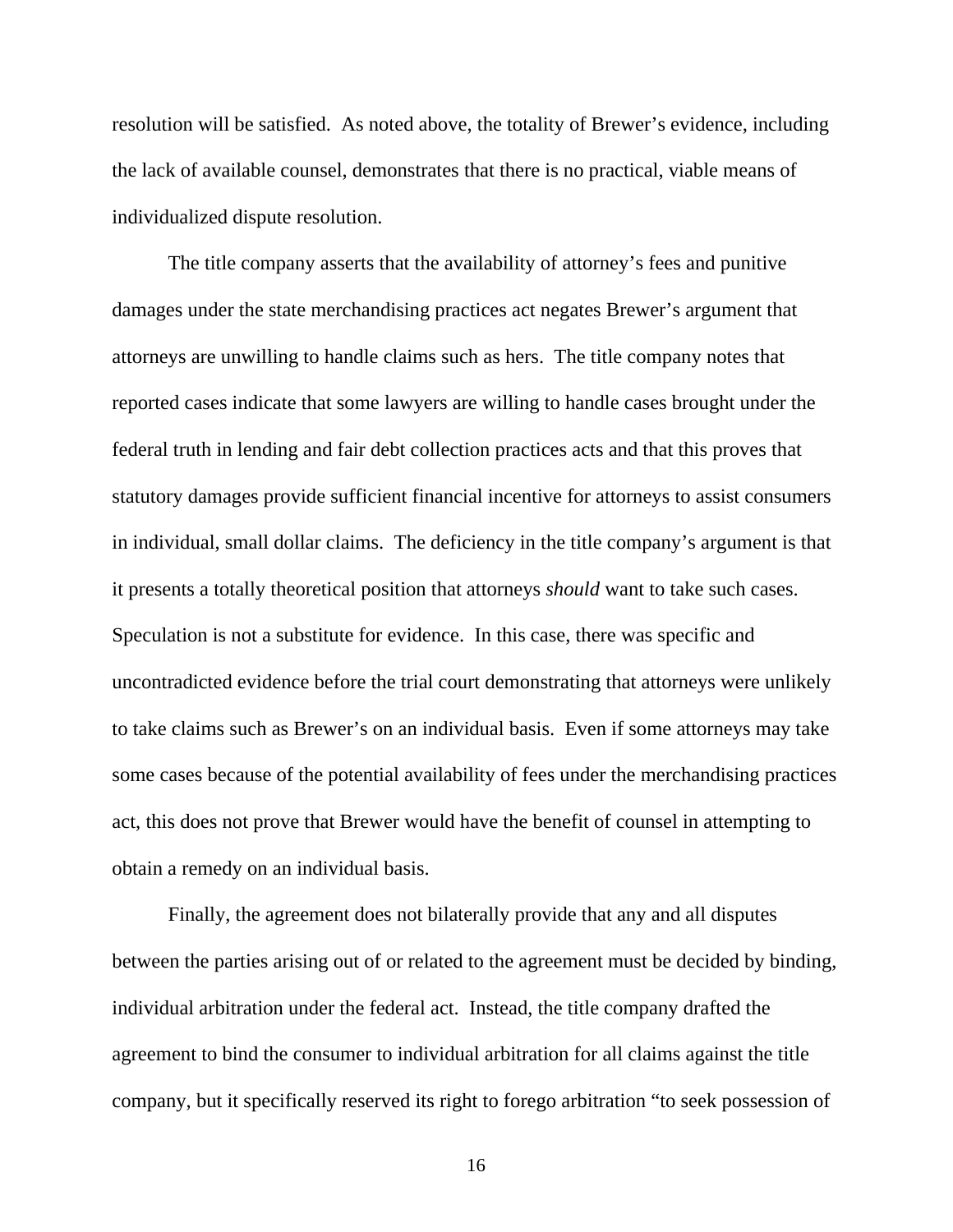the Collateral in the event of default by judicial or other process including self-help repossession." In the context of a title loan transaction, this is a particularly onerous provision because among the lender's chief remedies in the event of default is either judicial or self-help repossession. The title company reserves its right to obtain its primary remedies through the court system while requiring Brewer to obtain her only meaningful remedy – monetary compensation for the alleged violation of consumer protection laws – through individual arbitration. $4$ 

The disparity in bargaining power, in addition to the disparity between Brewer's remedial options and the title company's remedial options, constitutes strong evidence that the agreement is unconscionable. The title company requires Brewer to arbitrate all of her claims in the interests of efficient, streamlined dispute resolution. However, when the title company's interests are at stake, the title company is free to discard the efficiencies of arbitration in favor of litigating a claim against Brewer. It is unlikely that the ramifications of such provisions are comprehended by the average consumer or comport with the reasonable expectations of an average member of the public.

The arbitration contract at issue in *Concepcion* is fundamentally different from the agreement in this case. In *Concepcion*, the contract provided an informal 30-day dispute

<span id="page-16-0"></span> $4$  Not only does the title company retain the right to seek judicial remedies, the title company further protects its interests by charging an extremely high interest rate to compensate for the risks inherent in its lending practices. While there is no allegation that the 300-percent annual interest rate that the title company charges is illegal, it plainly illustrates the fact that the agreement is drafted to limit substantially the remedial options of often financially distressed consumers while allowing the title company substantial latitude in protecting its financial interests.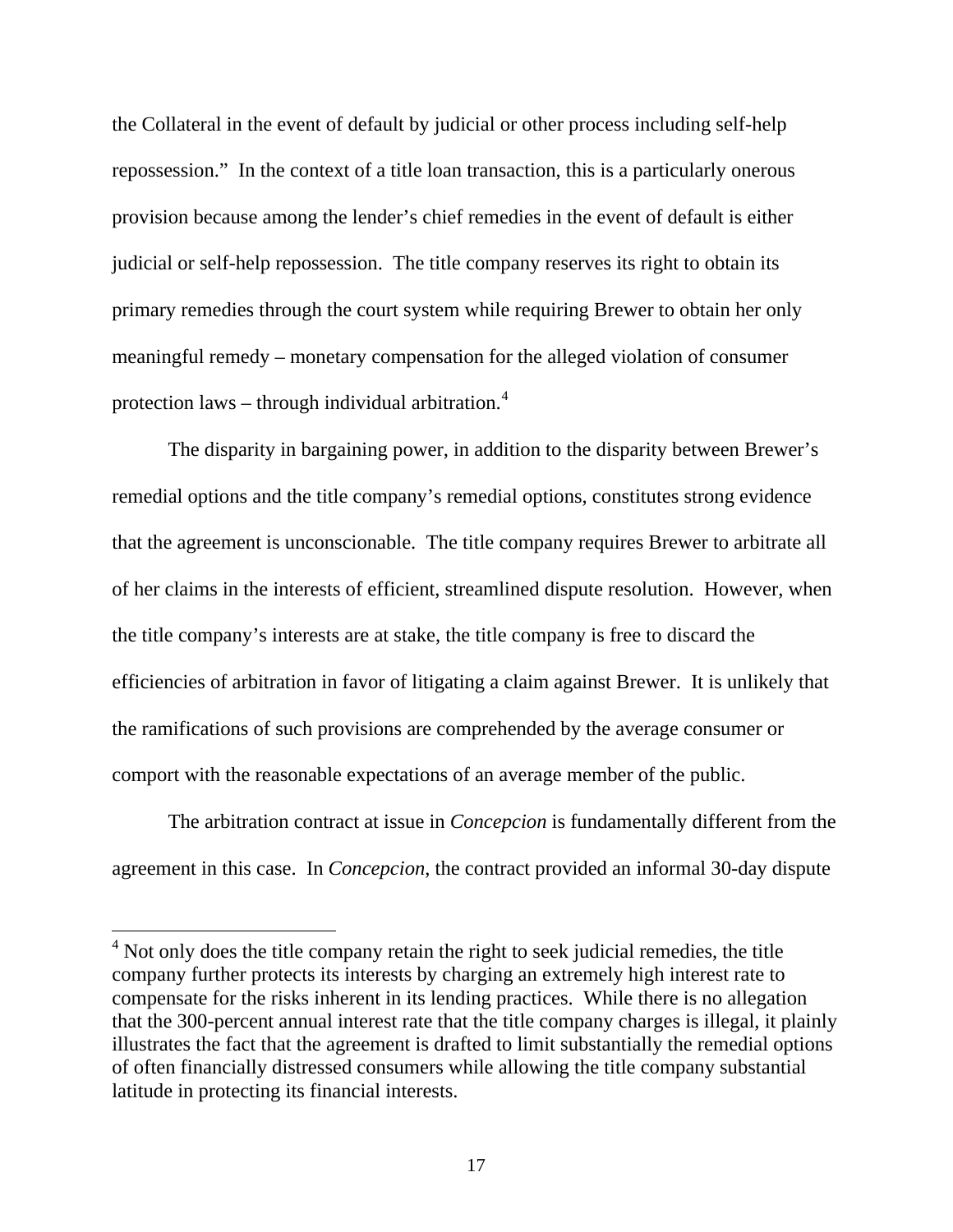resolution procedure. *Id.* at 1744. If the consumer was dissatisfied, he or she could seek arbitration by filling out a form provided on AT&T's website. *Id.* AT&T would pay all costs of arbitration of any non-frivolous claim. *Id.* Arbitration would occur in the customer's home county and could be by telephone, in person or on paper for small claims. *Id.* AT&T never could seek attorney's fees, while the consumer was entitled to double fees if awarded more than AT&T's last offer. *Id.* Customers who utilized the opportunity to resolve their claims either informally or through this arbitration process, were "essentially guarantee[d] to be made whole." *Id.* at 1753, citing *Laster v. AT&T Mobility, LLC, 584 F.3d 849 856, n. 9 (9<sup>th</sup> Cir. 2009).* 

In contrast, the agreement at issue in this case does not provide for informal complaint resolution. Arbitration is required for any dispute, at the cost of the customer, while the title company has a choice of simply repossessing the collateral by force or through suit in court rather than using arbitration. The title company never pays the costs of arbitration or attorney's fees for the customer, even if the customer wins. The obstacle to dispute resolution posed by these provisions is illustrated by the simple fact that no customer has utilized the arbitration clause to recover. As arbitration is the only remedy, this means that no customer has obtained relief. As a result, far from fulfilling the purpose of the federal act of providing a prompt and informal method of resolving disputes, the arbitration clause here is itself "an obstacle to the accomplishment of the act's objectives."

For these reasons, this Court finds that the unconscionable aspects of the agreement indicate that it is a contract that no person "in his senses and not under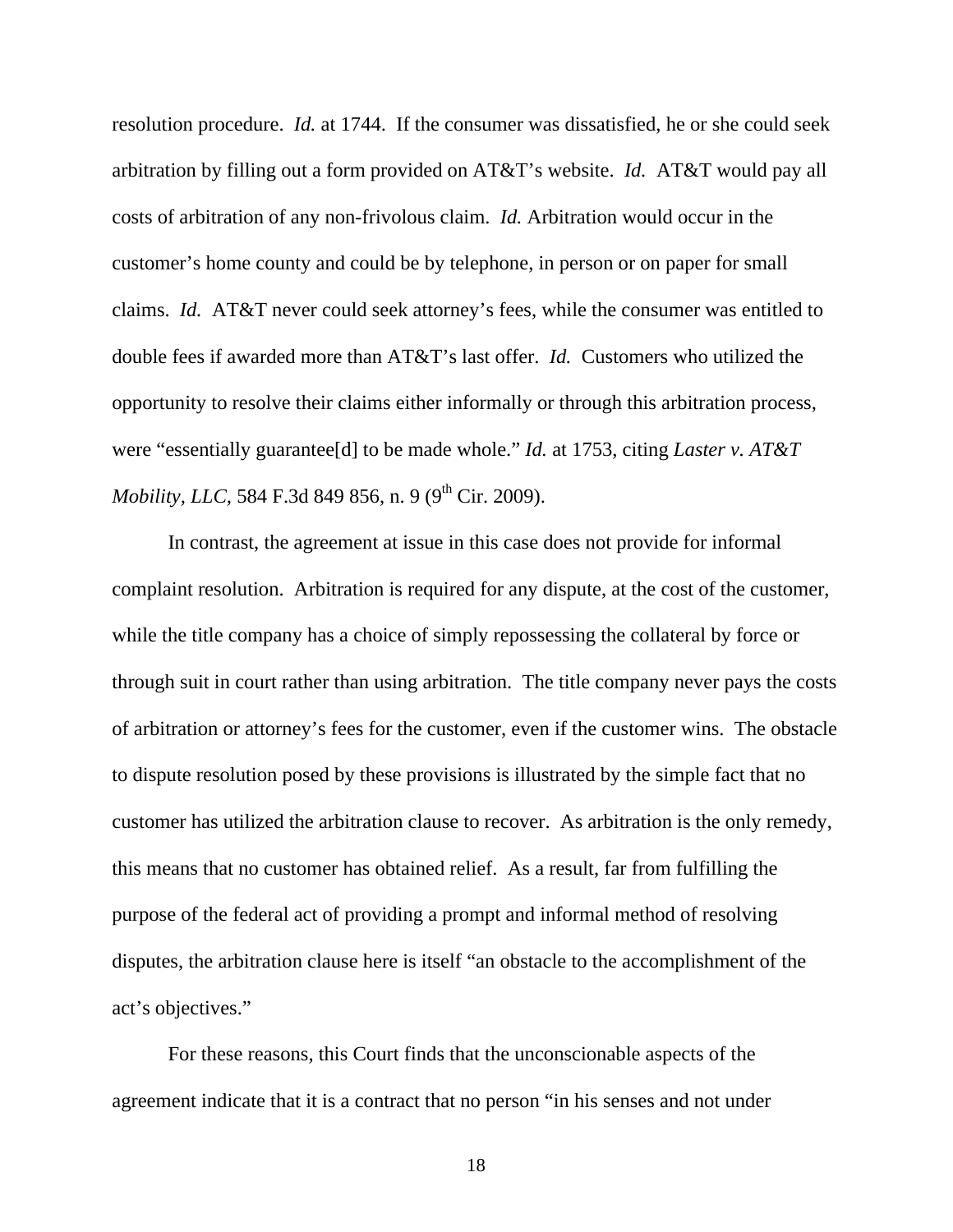delusion would make." *Concepcion,* 131 S.Ct. at 1755 (Thomas, J. concurring)(citing *Hume v. United States,* 132 U.S. 406, 411, 10 S.Ct. 134, 33 L.Ed. 393 (1889)). Brewer has established, therefore, that the circumstances under which the agreement was made are unconscionable. The arbitration clause of the agreement is unconscionable and unenforceable.

# **CONCLUSION**

 The judgment finding the class arbitration waiver unconscionable is affirmed because the entire arbitration agreement is unconscionable and unenforceable. The judgment is reversed, however, to the extent that it severs the class arbitration waiver and requires an arbitrator to determine the propriety of class arbitration. The case is remanded.

 $\frac{1}{\sqrt{2\pi}}$  , which is a set of the set of the set of the set of the set of the set of the set of the set of the set of the set of the set of the set of the set of the set of the set of the set of the set of the set of

Richard B. Teitelman, Chief Justice

Stith, J., Pfeiffer, Sp.J., and Wolff, Sr.J., concur; Fischer, J., dissents in separate opinion filed: Breckenridge, J., concurs in opinion of Fischer, J.; Price, J., dissents in separate opinion filed. Russell and Draper, JJ., not participating.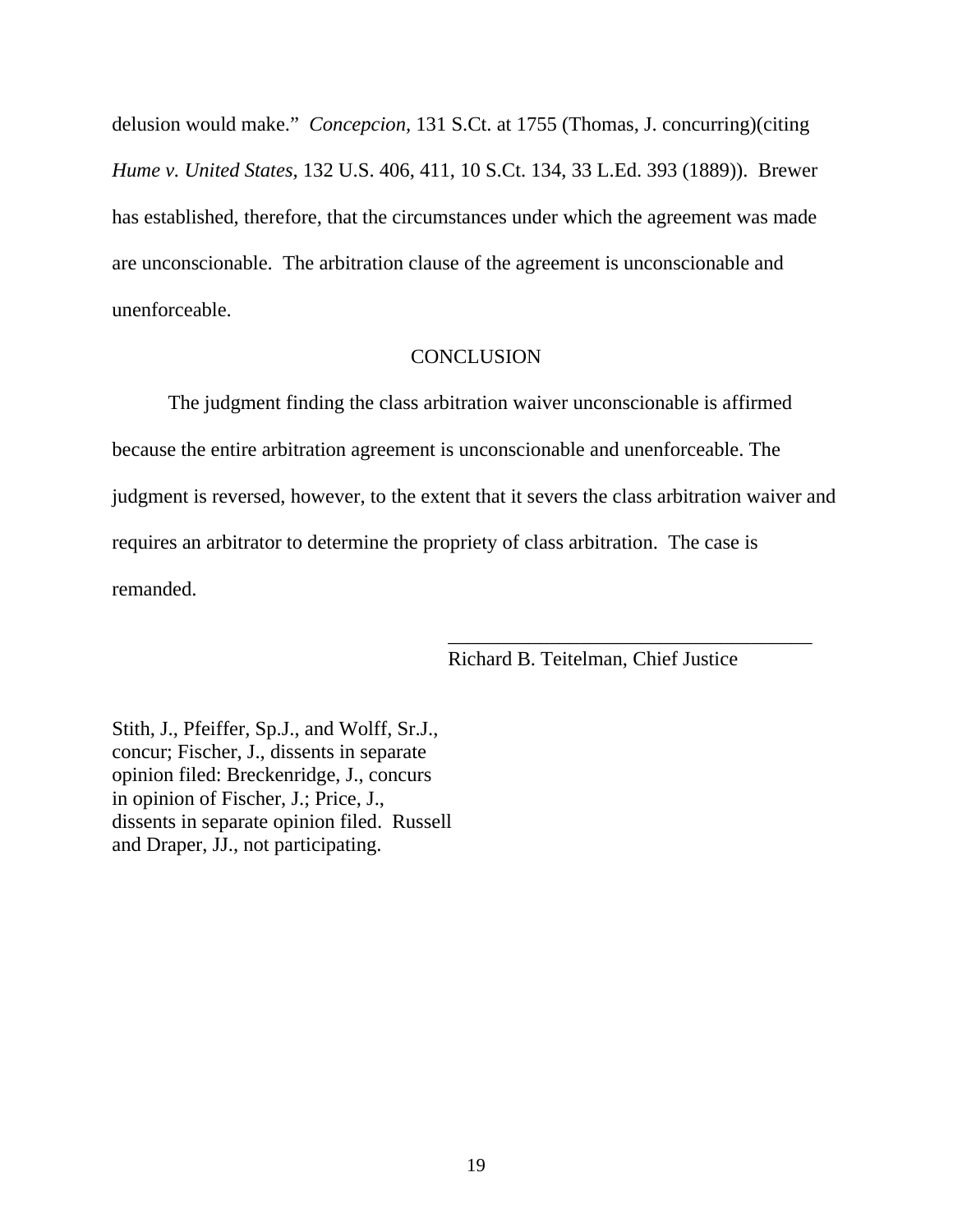

# **SUPREME COURT OF MISSOURI en banc**

| <b>BEVERLY BREWER,</b>       |  |
|------------------------------|--|
|                              |  |
| Respondent,                  |  |
| v.                           |  |
|                              |  |
| <b>MISSOURI TITLE LOANS,</b> |  |
|                              |  |
| Appellant.                   |  |
|                              |  |

**v. ) No. SC90647** 

# **DISSENTING OPINION**

 The circuit court entered its judgment in this case on August 5, 2009. That judgment, which struck down the prohibition of the class arbitration, was affirmed by a majority of this Court, but I joined the dissent authored by Judge Price. The United States Supreme Court thereafter issued its decision in *AT&T Mobility, LLC v. Concepcion*, 131 S.Ct. 1740 (2010), granted certiorari, vacated this Court's opinion in *Brewer v. Missouri Title Loans*, 232 S.W.3d 18 (Mo. banc 2010) (*Brewer I*) and remanded for further proceedings consistent with *Concepcion*. In my view, and to be consistent with *Concepcion* and this Court's unanimous opinion in *Robinson v. Title Lenders, \_\_\_* S.W.3d \_\_\_ (Mo. banc 2012) (No. SC91728, decided concurrently with this case), the circuit court's judgment must be reversed and remanded to the circuit court for further factual determinations because the circuit court admittedly and explicitly "considered only the arbitration clause of defendant's contract, and [did] not consider the contract as a whole." Circuit court judgment at 2.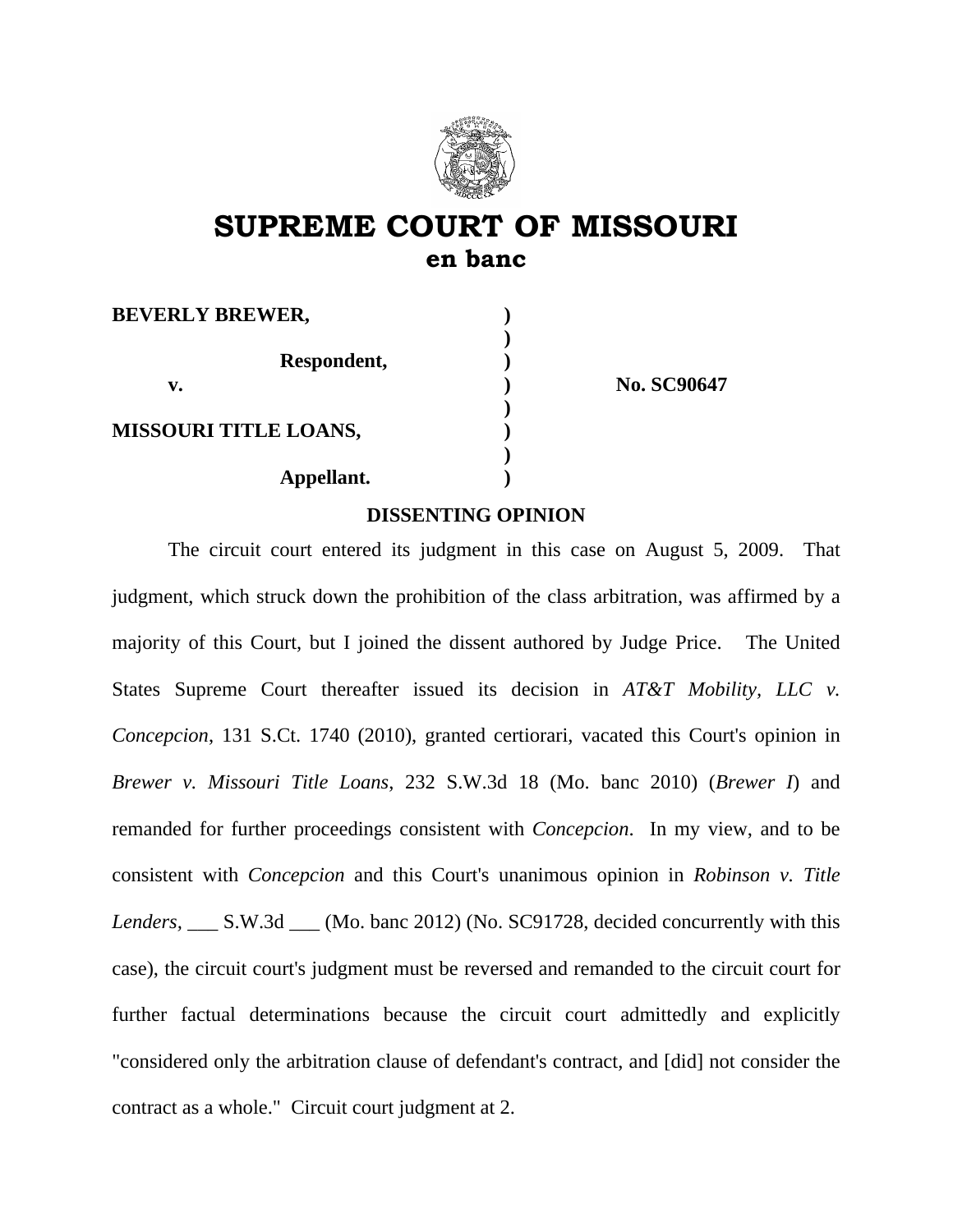The circuit court's judgment was very specific as to the issue it decided. "The issue to be decided is whether the arbitration clause of Missouri Title Loans, Inc. is unconscionable and therefore unenforceable." Circuit court judgment at 1. The circuit court, as specifically stated above, did not consider whether the contract as a whole was unconscionable.

 The principal opinion expressly considered "traditional Missouri contract law in looking at the agreement as a whole to determine the conscionability of the arbitration provision," and then went on to factually determine plaintiff "has demonstrated unconscionability in the formation of the Agreement." Slip op. at 2.

 The dissenting opinion authored by Judge Price recognizes section 2 of the FAA preserves agreements to arbitrate to be invalidated only by "'generally applicable contract defenses such as fraud, duress, or unconscionability,' but not by defenses that 'apply only to arbitration or that derive their meaning from the fact that an agreement to arbitrate is at issue.'" Slip op. at 1-2. Therefore, the opinion authored by Judge Price would "enforce the contract as written." *Id.* at 2.

 In my view, if the circuit court would have had the benefit of the United States Supreme Court's opinion in *Concepcion* and this Court's unanimous opinion in *Robinson*, it would have realized the legal necessity to consider the contract as a whole under applicable state law concepts of unconscionability to resolve this case. I am of the view it is the circuit court's prerogative and function to determine all the facts necessary and then apply the law in accordance with these recent case decisions to those facts.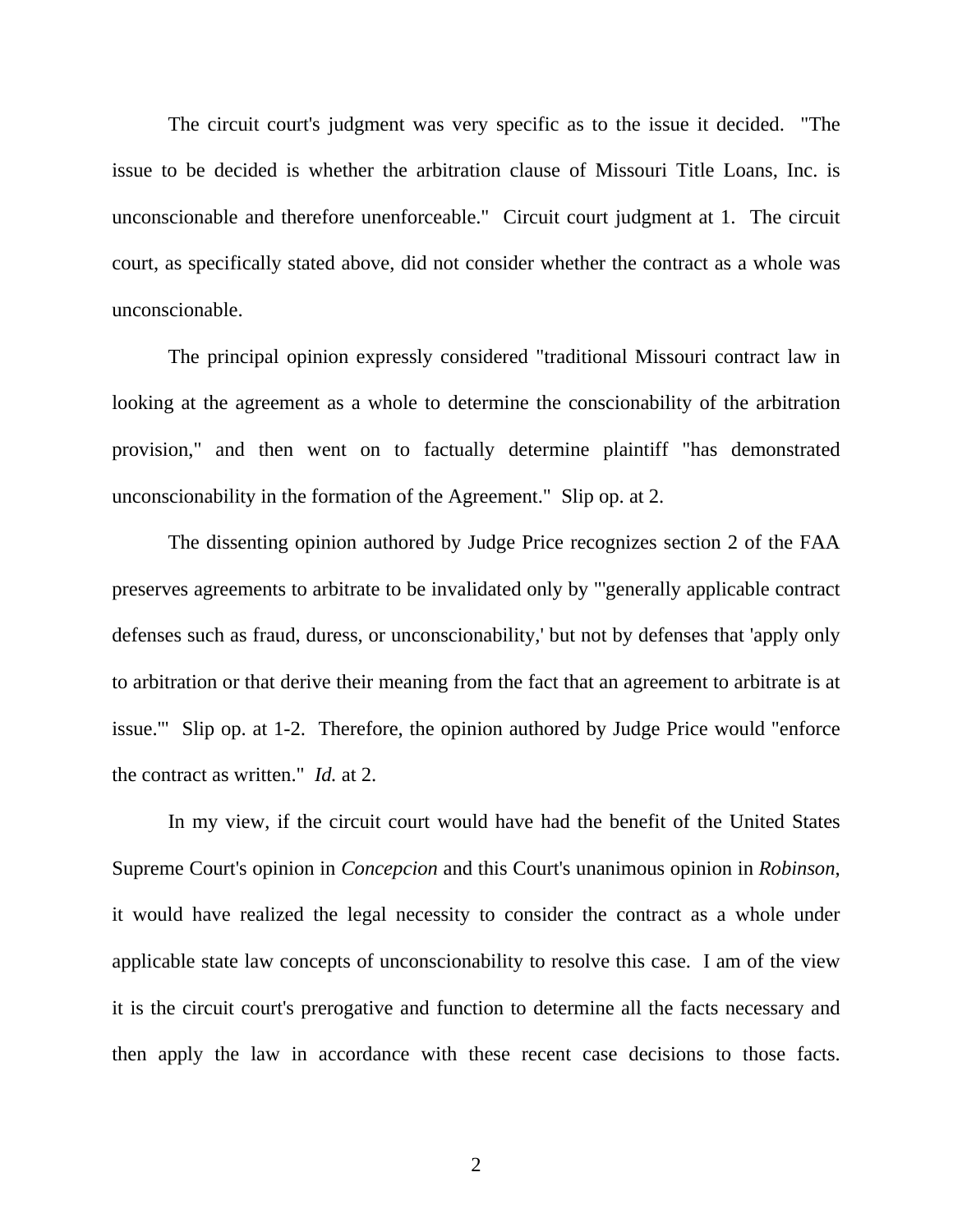Therefore, I would reverse and remand for further proceedings consistent with *Concepcion* and *Robinson*. [1](#page-21-0)

 $\frac{1}{\sqrt{2}}$  ,  $\frac{1}{\sqrt{2}}$  ,  $\frac{1}{\sqrt{2}}$  ,  $\frac{1}{\sqrt{2}}$  ,  $\frac{1}{\sqrt{2}}$  ,  $\frac{1}{\sqrt{2}}$  ,  $\frac{1}{\sqrt{2}}$  ,  $\frac{1}{\sqrt{2}}$  ,  $\frac{1}{\sqrt{2}}$  ,  $\frac{1}{\sqrt{2}}$  ,  $\frac{1}{\sqrt{2}}$  ,  $\frac{1}{\sqrt{2}}$  ,  $\frac{1}{\sqrt{2}}$  ,  $\frac{1}{\sqrt{2}}$  ,  $\frac{1}{\sqrt{2}}$ 

Zel M. Fischer, Judge

<span id="page-21-0"></span> $1$  The requirement to remand this case is also consistent with the recent United States Supreme Court case in *Marmet Health Care Center, Inc. v. Brown*, 565 U.S. \_\_\_\_ (2012).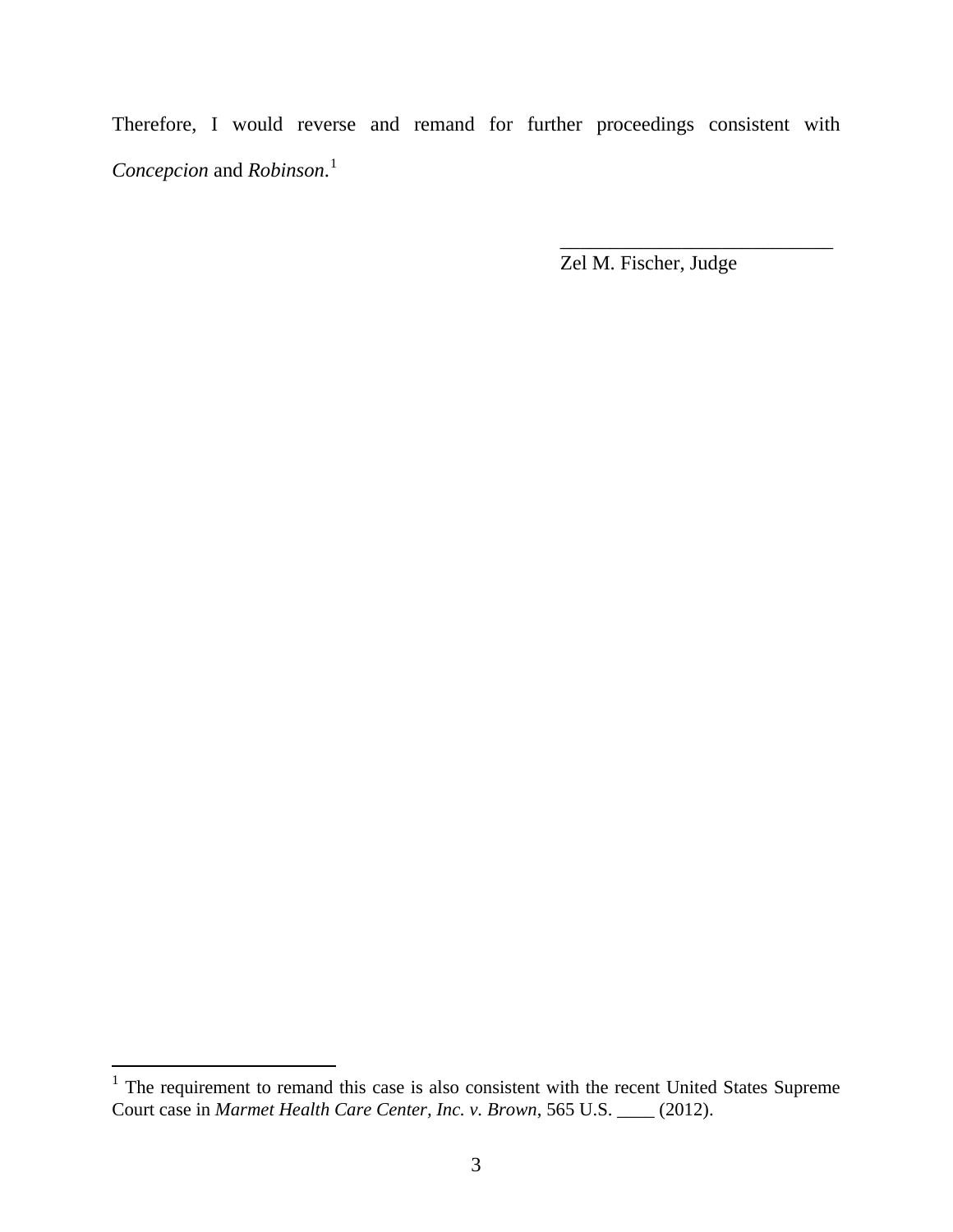

# **SUPREME COURT OF MISSOURI en banc**

| <b>Beverly Brewer,</b>       |                    |  |
|------------------------------|--------------------|--|
| Respondent,                  |                    |  |
| V.                           | <b>No. SC90647</b> |  |
| <b>Missouri Title Loans,</b> |                    |  |
| Appellant.                   |                    |  |

# **DISSENTING OPINION**

#### **I. Introduction**

The Federal Arbitration Act ("FAA") states that "an agreement in writing to submit to arbitration … shall be valid, irrevocable, and enforceable, save upon such grounds as exist at law or in equity for the revocation of any contract." 9 U.S.C. § 2. In *AT&T Mobility, LLC v. Concepcion*, the Supreme Court stated that this section reflects a "federal policy favoring arbitration" and the "fundamental principle that arbitration is a matter of contract." 131 S.Ct. 1740, 1745 (2011). "[C]ourts must place arbitration agreements on an equal footing with other contracts, and *enforce them according to their terms*." *Id.* (emphasis added) (internal citations omitted). The FAA and *Concepcion* preclude states from using contract defenses to inhibit the enforcement of agreements to arbitrate. Section 2 of the FAA permits agreements to arbitrate to be invalidated *only* by "generally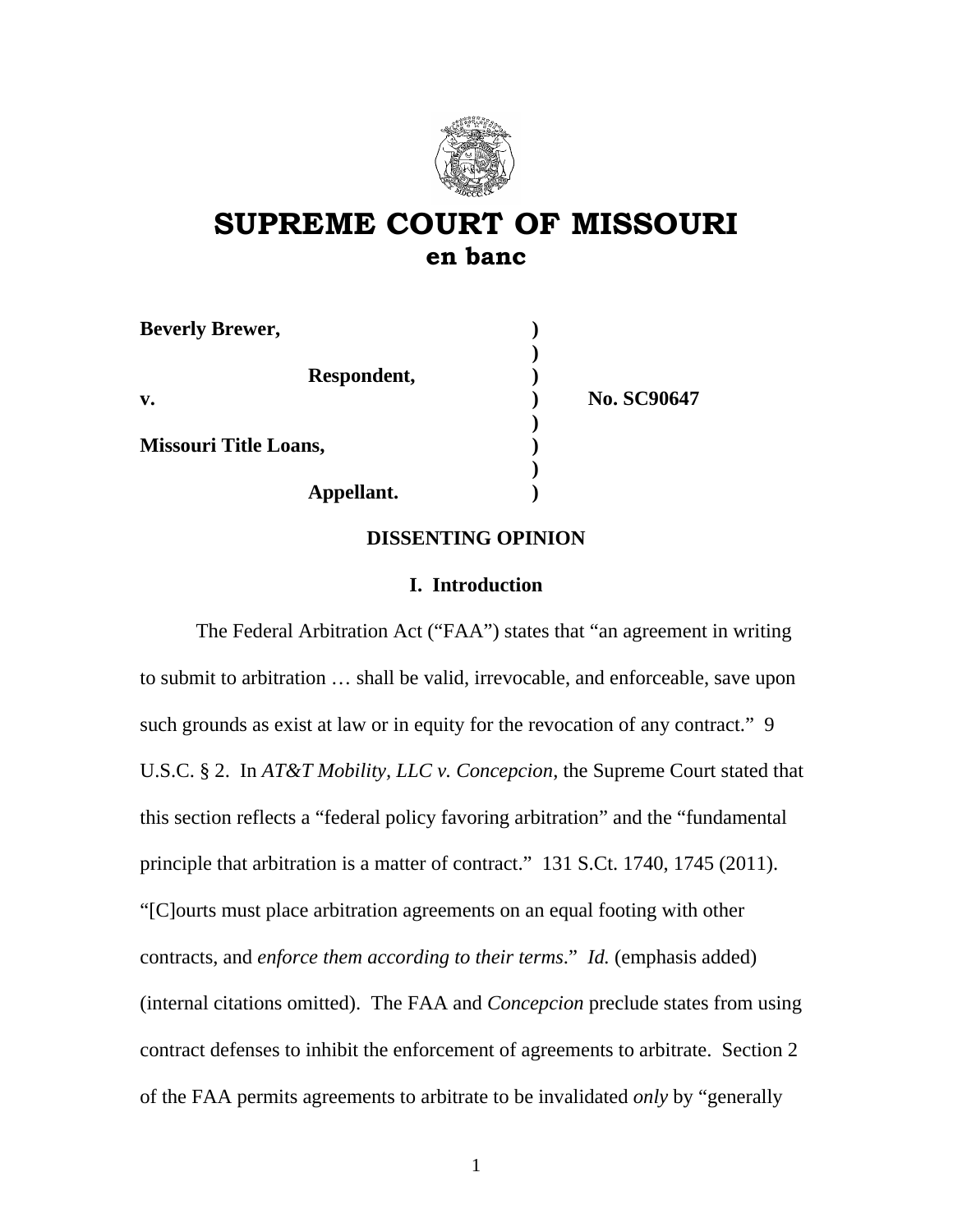applicable contract defenses, such as fraud, duress, or unconscionability" but *not* by defenses that "apply only to arbitration or that derive their meaning from the fact that an agreement to arbitrate is at issue." *Id.* at 1746. "States cannot require a procedure that is inconsistent with the FAA, even if it is desirable for unrelated reasons." *Id.* at 1753.

Nonetheless, the majority here, just as in *Brewer I*, strikes down an arbitration clause in an attempt to balance the scales between poor consumers and businesses. *See Brewer v. Missouri Title Loans, Inc.*, 323 S.W.3d 18 (Mo. banc 20[1](#page-23-0)0) (*Brewer I*). Regardless of whether this is a laudable goal,<sup>1</sup> it is forbidden by the FAA, *Concepcion* and the law of Missouri because the rule the majority establishes is directed solely at invalidating arbitration agreements.

I dissent. I would enforce the contract as written.

#### **II. Procedural History**

 In *Brewer I*, this Court found that a class arbitration waiver – combined with an alleged unavailability of counsel to take an individual arbitration, a small amount of damages, and small fees for the attorney – removed any possible remedy for plaintiff Beverly Brewer. *Brewer I*, 323 S.W.3d at 21. As a result, the Court found that requiring individual arbitration would make the agreement unconscionable. *Id.* at 21-23. The Court struck the entire arbitration agreement for these substantive, not procedural, considerations and allowed Brewer to

<span id="page-23-0"></span> $<sup>1</sup>$  I do not contest that some of the terms in the title loan agreement are harsh.</sup>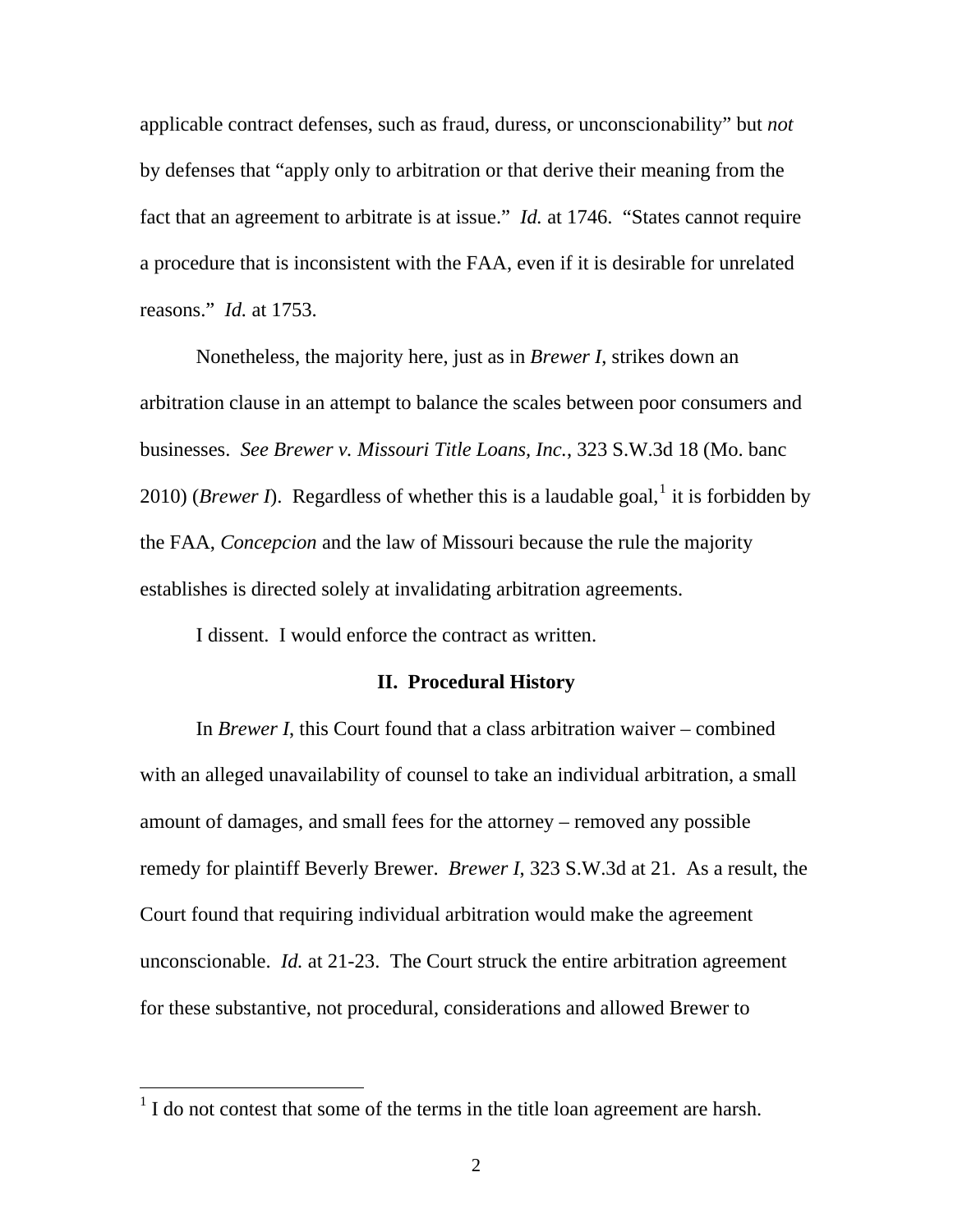proceed with class action litigation. *Id.* at  $24<sup>2</sup>$  $24<sup>2</sup>$  *Brewer I* specifically held that "the unconscionable aspects of the arbitration contract are a result of the class arbitration waiver." *Id.* This holding was vacated by the United States Supreme Court and remanded back to this Court for further consideration in light of *AT&T Mobility v. Concepcion*. *Missouri Title Loans, Inc., v. Brewer*, 131 S.Ct. 2875 (2011).

*Concepcion* addressed an issue similar to the one in *Brewer I*. California courts recently had established the "*Discover Bank* rule," which "classif[ied] most collective-arbitration waivers in consumer contracts as unconscionable." *Concepcion*, 131 S.Ct. at 1746. By applying the *Discover Bank* rule, courts could invalidate class arbitration waivers and compel class arbitrations by allowing a consumer to demand class procedures after the contract had been signed. *Id.* The rule allowed California courts to apply California state-law unconscionability analysis in a way that singled out and disfavored arbitration agreements. *Id.* at 1747-48.

The Supreme Court found section 2 of the FAA preserves "generally applicable contract defenses" such as California's unconscionability law prior to the *Discover Bank* rule, which requires a showing of both procedural and substantive unconscionability. *Id.* at 1746. However, state law contract defenses that inhibit the accomplishment of the FAA's objectives and the enforcement of agreements to arbitrate are preempted. *Id.* at 1747. The *Discover Bank* rule stood

<span id="page-24-0"></span><sup>&</sup>lt;sup>2</sup> All of the reasoning from my dissent in *Brewer I* applies to this decision as well.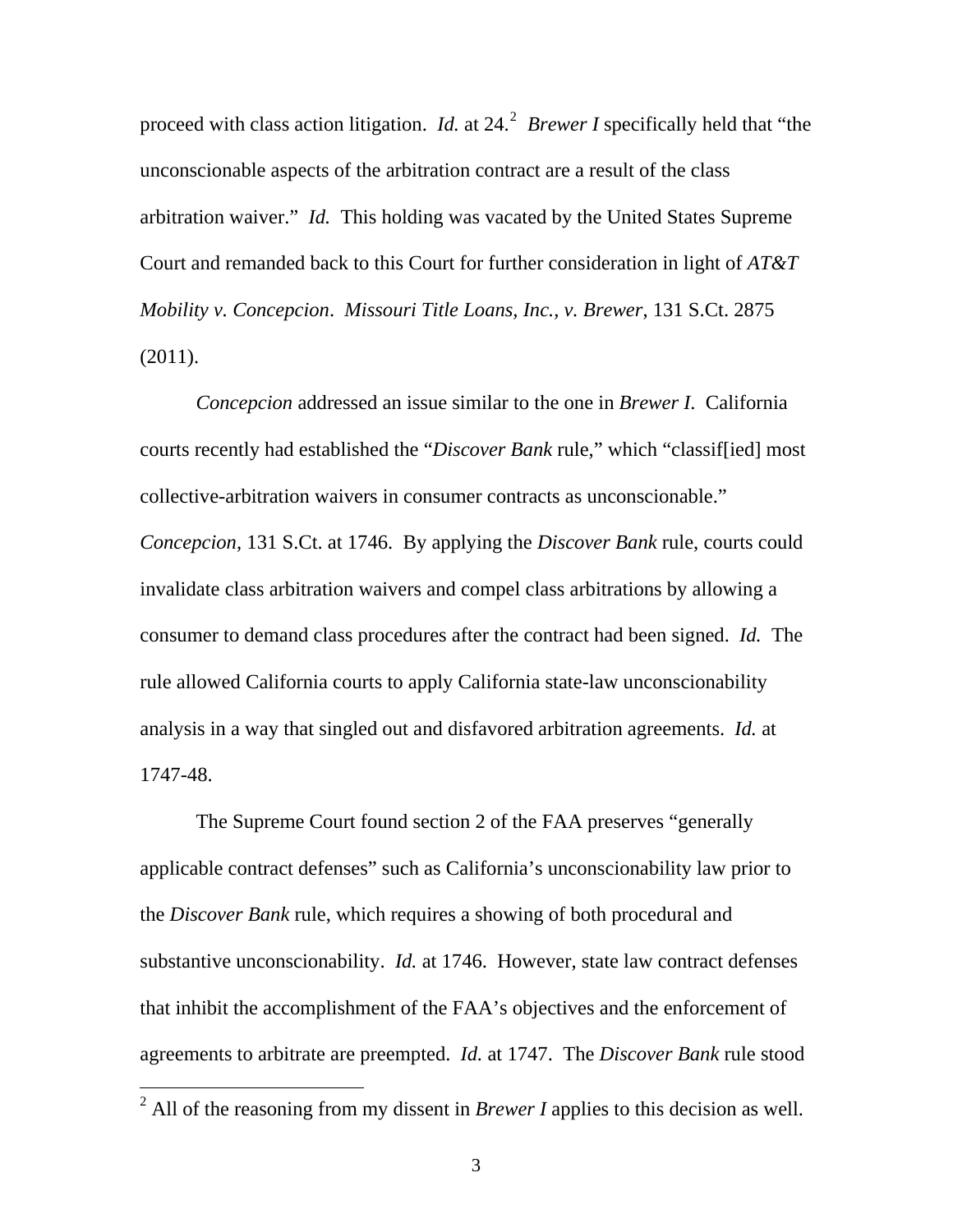as "an obstacle to the accomplishment of the FAA's objectives" and thereby was preempted by the FAA. *Id.* at 1753. The ruling in *Concepcion* required the holding from *Brewer I*, that the class arbitration waiver caused the arbitration agreement to be unconscionable, be overturned.

The Supreme Court reaffirmed *Concepcion* and overturned a state court ruling in the recent case of *Marmet Health Care Center, Inc., et al. v. Brown, et al.*, 565 U.S. \_\_\_ (2012). The state court below had ruled that arbitration agreements in nursing home contracts were unenforceable because it was against state public policy to require arbitration of personal injury or wrongful death claims. *Brown v. Genesis Healthcare Corp.*, \_\_\_ S.E.2d \_\_\_ (W. Va. 2011). The state court held that, in the alternative, the arbitration agreements were unenforceable because they were unconscionable. The Supreme Court rejected both alternative judgments. First, holding that personal injury or wrongful death claims cannot be arbitrated creates a "categorical" state law that contravenes the FAA, and therefore is displaced by the FAA. Slip op. at 3. Second, it was "unclear" to the Supreme Court how the invalid, categorical rule against arbitration agreements influenced the finding of unconscionability. *Id.* The Supreme Court remanded for the state court to consider whether the arbitration clauses are unenforceable under state common law principles "not specific to arbitration and pre-empted by the FAA." Slip op. at 5.

Today, this Court addresses another case with a trial court ruling that is inconsistent with *Concepcion* – *Robinson v. Title Lenders*, \_\_\_ S.W.3d \_\_\_ (Mo.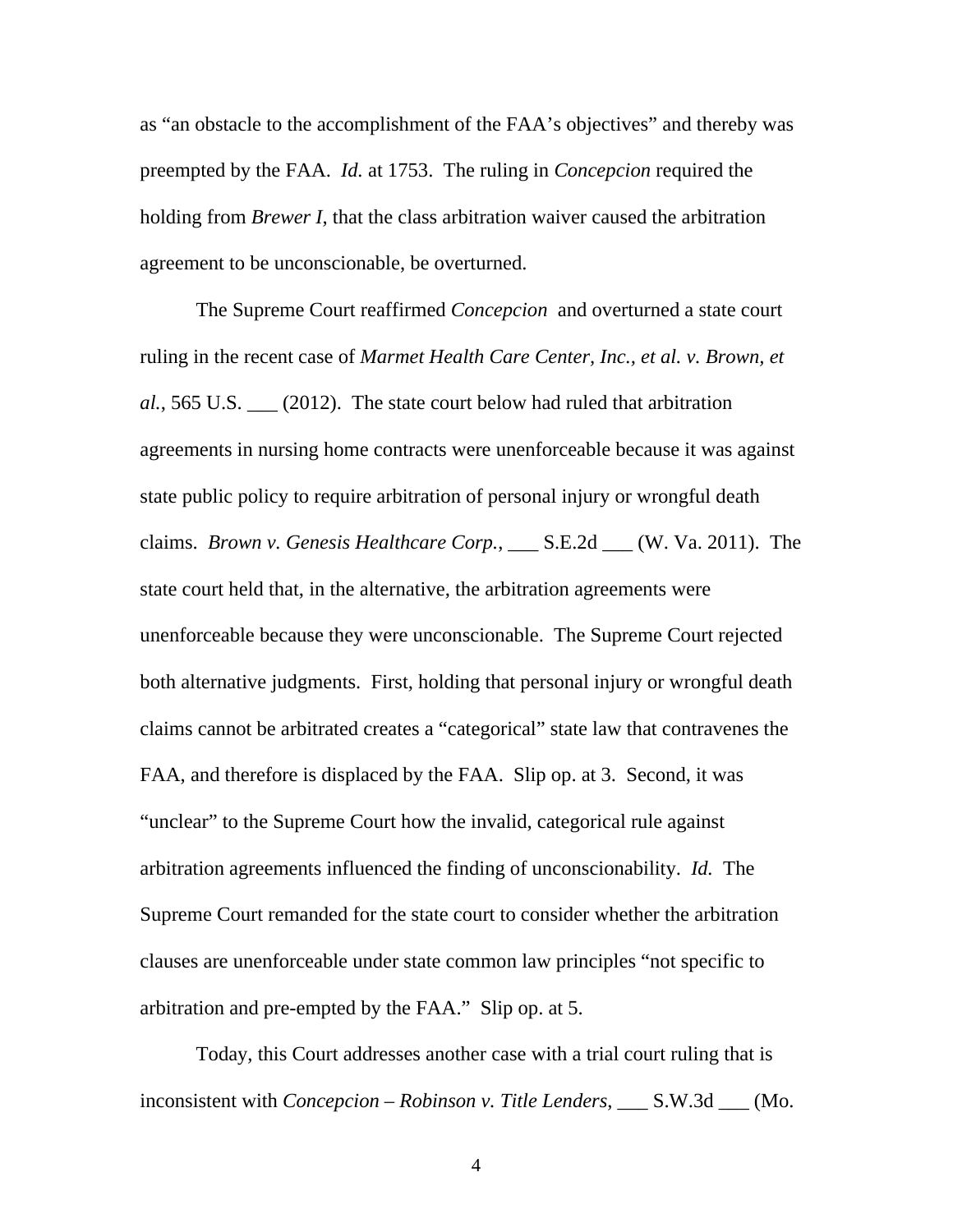banc 2012) (No. SC91728, decided concurrently with this case).<sup>[3](#page-26-0)</sup> In *Robinson*, the trial court found a class arbitration waiver caused an arbitration agreement between a consumer and a business to be unconscionable. *Id.* at 7. Because *Concepcion* "instructs clearly that a court cannot invalidate an arbitration agreement on the sole basis that it contains a class waiver," the enforceability of an arbitration agreement is instead tested though a "lens of ordinary state-law principles that govern contracts." *Id.* at 17-18. *Robinson* was remanded for a hearing to determine whether the "arbitration agreement is improper in light of generally applicable contract defenses" such as fraud, duress, or unconscionability. *See id.* at 17, 22-23.

While the majority here claims to fall in line with *Robinson*, *Concepcion* and *Marmet*, it reaches the opposite result from all three cases on similar facts. By striking Brewer's arbitration agreement, allowing the arbitration agreement to influence the finding of unconscionability, and not analyzing this case according to traditional Missouri unconscionability principles, the majority does not follow the law established in *Concepcion*, reaffirmed in *Marmet* and articulated in *Robinson*.

<span id="page-26-0"></span><sup>3</sup> *See Robinson* for a full discussion of the impact *Concepcion* makes on the interpretation of agreements to arbitrate in Missouri.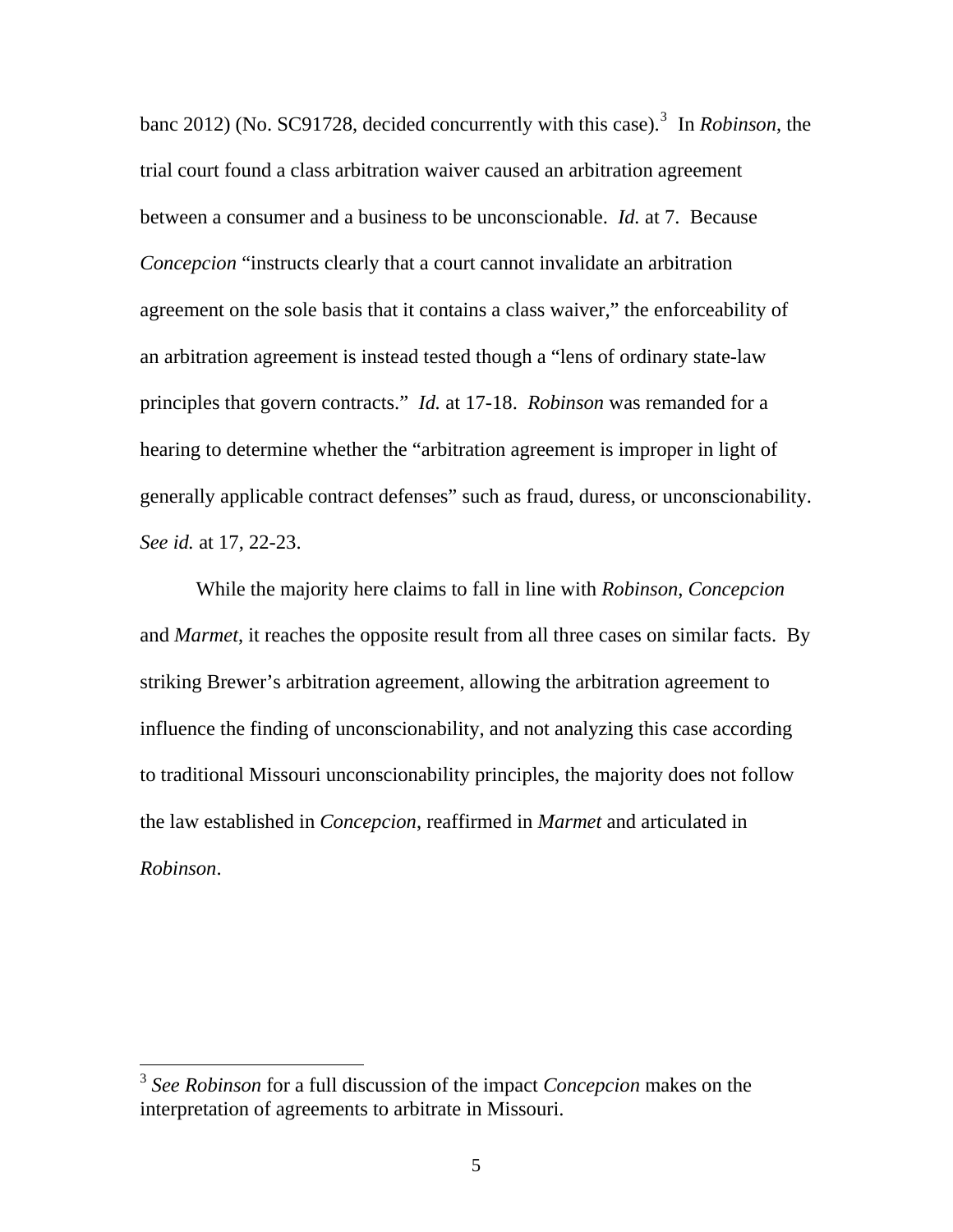#### **III. Analysis**

### **A.** *Concepcion's* **Holding**

 $\overline{a}$ 

Despite the majority's claims to the contrary, *Concepcion* is not difficult to understand or apply. It provides that an agreement to arbitrate may be invalidated by "generally applicable contract defenses, such as fraud, duress, or unconscionability, but not by defenses that apply only to arbitration or that derive their meaning from the fact that an agreement to arbitrate is at issue." *Concepcion*, 131 S.Ct. at 1746. *Concepcion* instructs us to look to state law principles when deciding if an agreement to arbitrate may be unenforceable because it is unconscionable. *Id.* Missouri state law principles of unconscionability apply, unless those principles apply only to agreements to arbitrate or they derive meaning just because an agreement to arbitrate is at issue.

While Justice Thomas wrote separately in *Concepcion*, he expressly concurred in the majority opinion and made it the controlling statement of law.<sup>[4](#page-27-0)</sup> Justice Thomas, however, individually advocated that only issues related to the "making of the agreement" should be grounds for revocation of an agreement to arbitrate. *Id.* at 1754 (Thomas, J., concurring) (reasoning that an agreement to arbitrate should be enforced unless a defense concerning the formation of the agreement applies, such as fraud, duress or mutual mistake).

<span id="page-27-0"></span><sup>&</sup>lt;sup>4</sup> Realizing that "the Court's test will often lead to the same outcome" as his "textual interpretation," Justice Thomas joined the majority to "give lower courts guidance from a majority of the Court." *Concepcion*, 131 S.Ct. at 1754 (Thomas, J., concurring).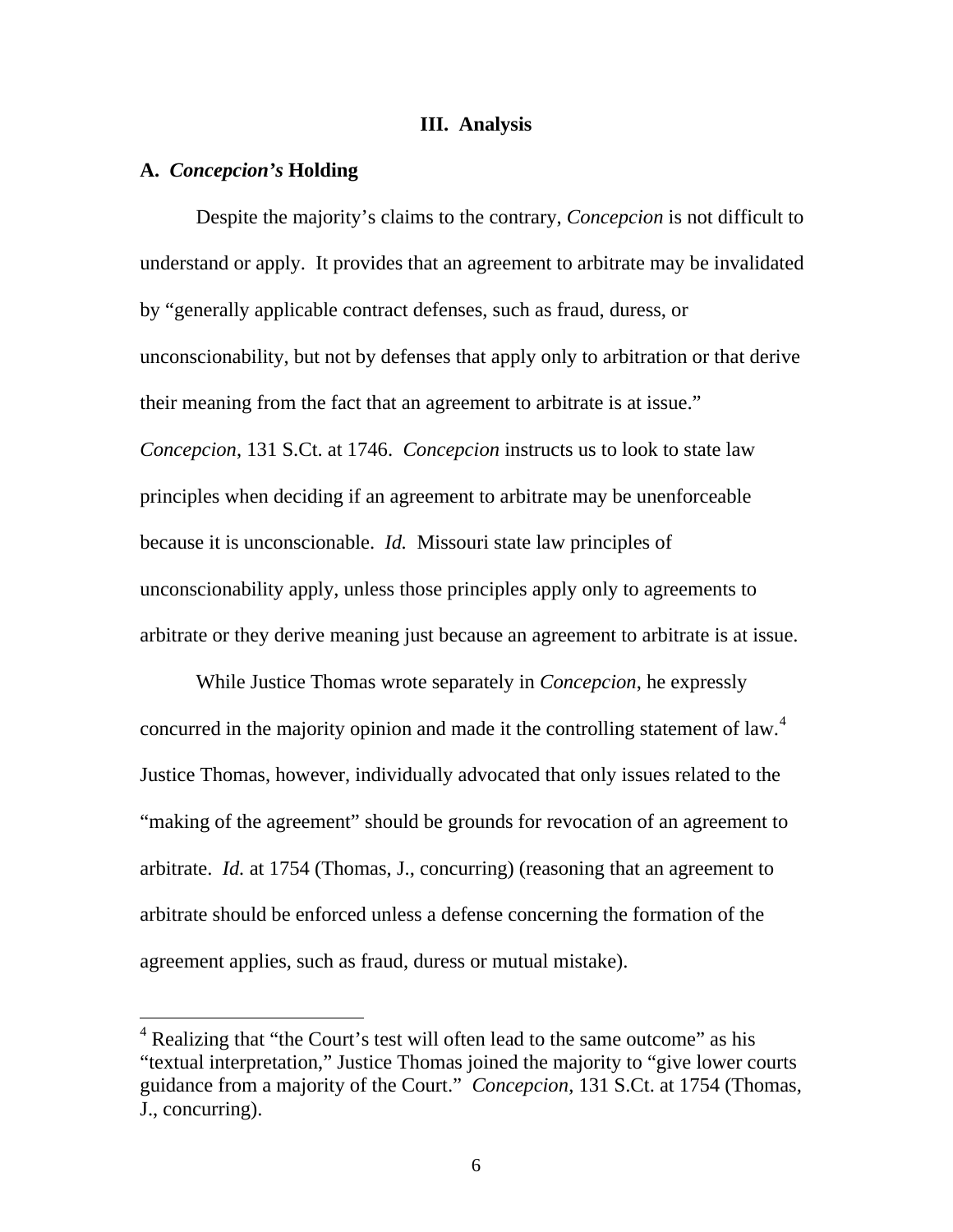The majority of this Court uses Justice Thomas' concurrence to combine the issues of substantive and procedural unconscionability and do away with the requirement that the contract be procedurally unconscionable. The majority's reliance on the concurrence is misplaced, though, as Justice Thomas argued that a deficiency in the "formation of the contract" must exist to find the agreement unconscionable. Traditional procedural unconscionability issues are those that reflect problems in the formation of the contract.<sup>[5](#page-28-0)</sup> The majority fails to establish that Brewer has proven a defense regarding the formation of the agreement, thereby failing to meet Justice Thomas' suggested test, the *Concepcion* majority's test and the requirements of unconscionability under Missouri law.

### **B. Missouri Requires Both Procedural and Substantive Unconscionability**

An unconscionable contract is unenforceable. *State ex rel. Vincent v. Schneider,* 194 S.W.3d 853, 858 (Mo. banc 2006). An unconscionable contract is "one in which no man in his senses and not under delusion would make, on the one hand, and as no honest and fair man would accept on the other, or one where there is an inequality so strong, gross, and manifest that it must be impossible to state it to one with common sense without producing an exclamation at the inequality of it." *Cicle v. Chase Bank USA*, 583 F.3d 549, 554 (8th Cir. 2009) (internal quotations and citations omitted).

<span id="page-28-0"></span><sup>&</sup>lt;sup>5</sup> "[P]rocedural unconscionability in general is involved with the *contract formation process*." *Funding Sys. Leasing Corp. v. King Louie Int'l, Inc.,* 597 S.W.2d 624, 634 (Mo. App. 1979) (emphasis added).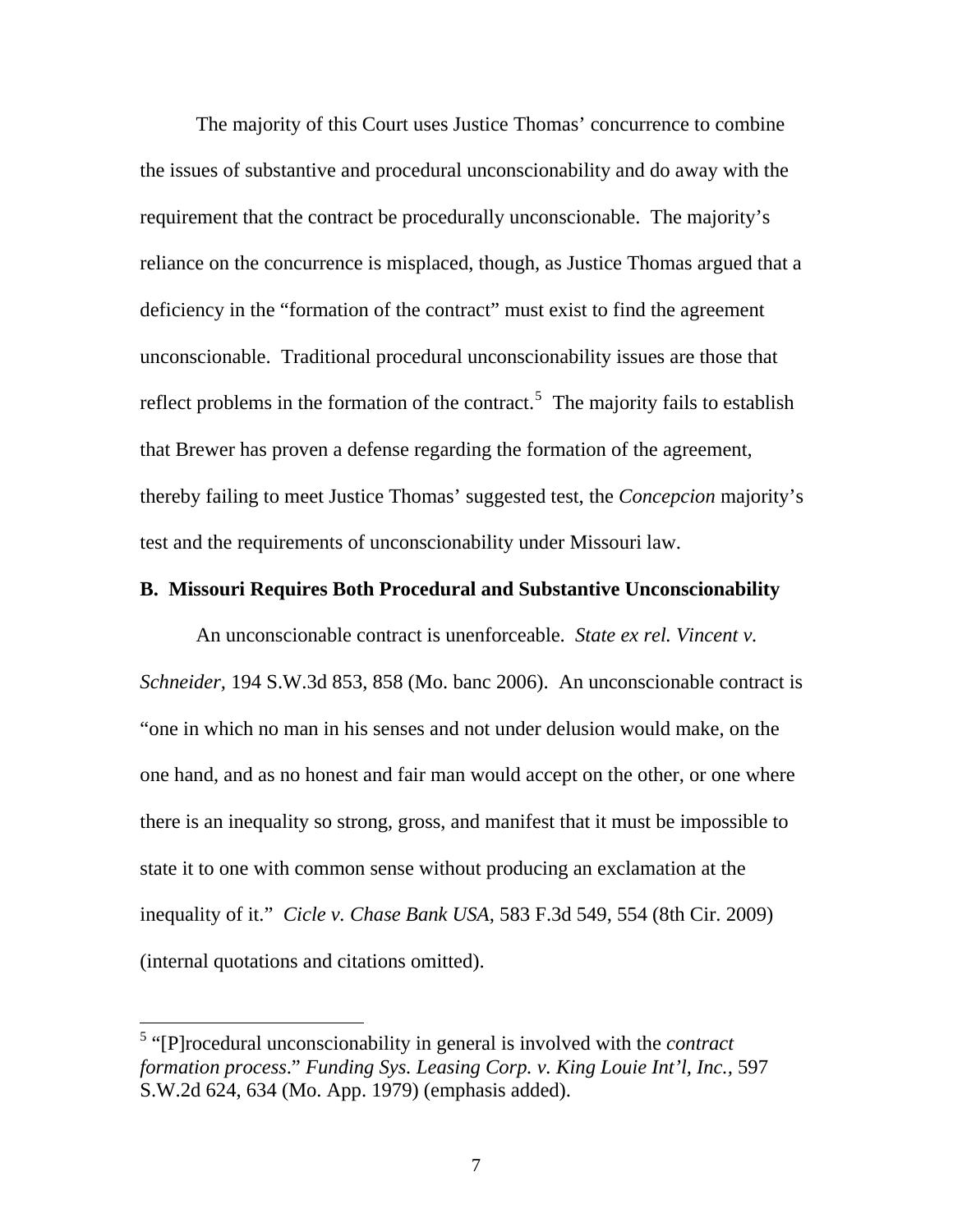Traditional unconscionability law in Missouri requires a showing that the contract is both procedurally and substantively unconscionable. *Funding Sys. Leasing Corp. v. King Louie Int'l, Inc.*, 597 S.W.2d 624, 633-34 (Mo. App. 1979); *see also Brewer I* (Price, J., dissenting) and cases cited therein. Substantive unconscionability concerns the actual terms of the contract, asking whether the terms are so one-sided that they are unenforceable as a matter of public policy. *Vincent,* 194 S.W.3d at 858.<sup>[6](#page-29-0)</sup>

Procedural unconscionability, on the other hand, deals with the formalities of making the contract and focuses on whether the parties had a voluntary and sufficient meeting of the minds to bind each other to the terms of the writing. "Procedural unconscionability focuses on things such as high pressure sales tactics, unreadable fine print, or misrepresentation among other unfair issues in the contract formation process." *Repair Masters Const., Inc. v. Gary*, 277 S.W.3d 854, 857 (Mo. App. 2009) (internal citations omitted). A showing of procedural unconscionability is required; otherwise, a party is presumed to know what he signed and that he agreed to it. *See Sanger v. Yellow Cab Co., Inc.*, 486 S.W.2d 477, 481 (Mo. banc 1972). The idea is that if a contract provision is so substantively unfair that "no man in his senses" would agree to it, only deception

<span id="page-29-0"></span><sup>6</sup> Courts and scholars alike have misconstrued *Vincent*. That case did not eliminate the requirement that some procedural unconscionability must be shown to invalidate a contract. *Vincent*, 194 S.W.3d at 858. Procedural unconscionability was simply not at issue in the appeal of that case. *See Brewer I*  (Price, J., dissenting) and discussion therein; *cf.* Whitney Hampton, *A New Twist on an Old Approach: Missouri's Use of Unconscionability and Consent in the Class Arbitration Waiver Analysis*, 2011 J. DISP. RESOL. 209, 213 (2011).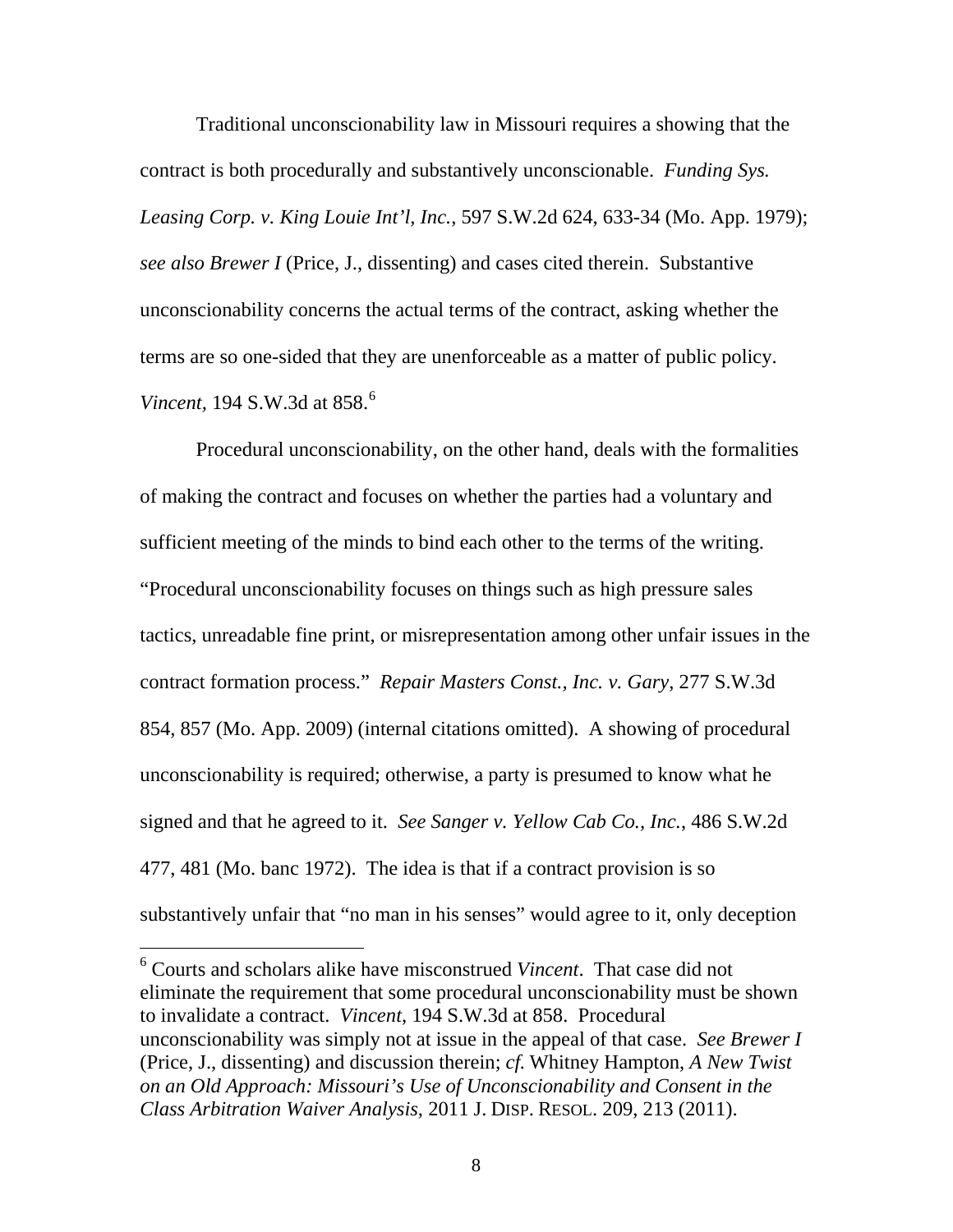and like acts would have caused him to agree to it; and that deception must be shown as a matter of fact.

#### **C. The Majority's Reasons for Finding the Contract Unenforceable Fail**

 The majority points to numerous facts to avoid the holding of *Concepcion* and Missouri law. First, it claims that procedural issues existed with the contract, in that the entire contract was non-negotiable; the contract was difficult to understand; and the contract was a product of Missouri Title Loan's (the title company's) superior bargaining position. Next, the majority finds the contract was substantively unconscionable in that the terms were one-sided and favored the title company because it did not waive the right to seek attorneys' fees; the title company retained the right to use the judicial process to repossess the automobiles that secured their loans; and the contract provided for a high interest rate. Finally, the majority attempts to bolster its holding by stating that the class arbitration waiver shields the title company from liability and removes any remedy for consumers, as attorneys are unlikely to take a single arbitration case that has small damages and results in small attorneys' fees. Upon even the most cursory examination, the majority's procedural and formational arguments fall away.

# **1. The arbitration agreement is not procedurally unconscionable**

#### *a. Brewer did not prove that the contract is non-negotiable*

When evaluating possible procedural unconscionability in the formation of a contract, courts look to the *plaintiff's actual experiences* with the business defendant. *See Funding Sys. Leasing Corp.*, 597 S.W.2d at 635. For example,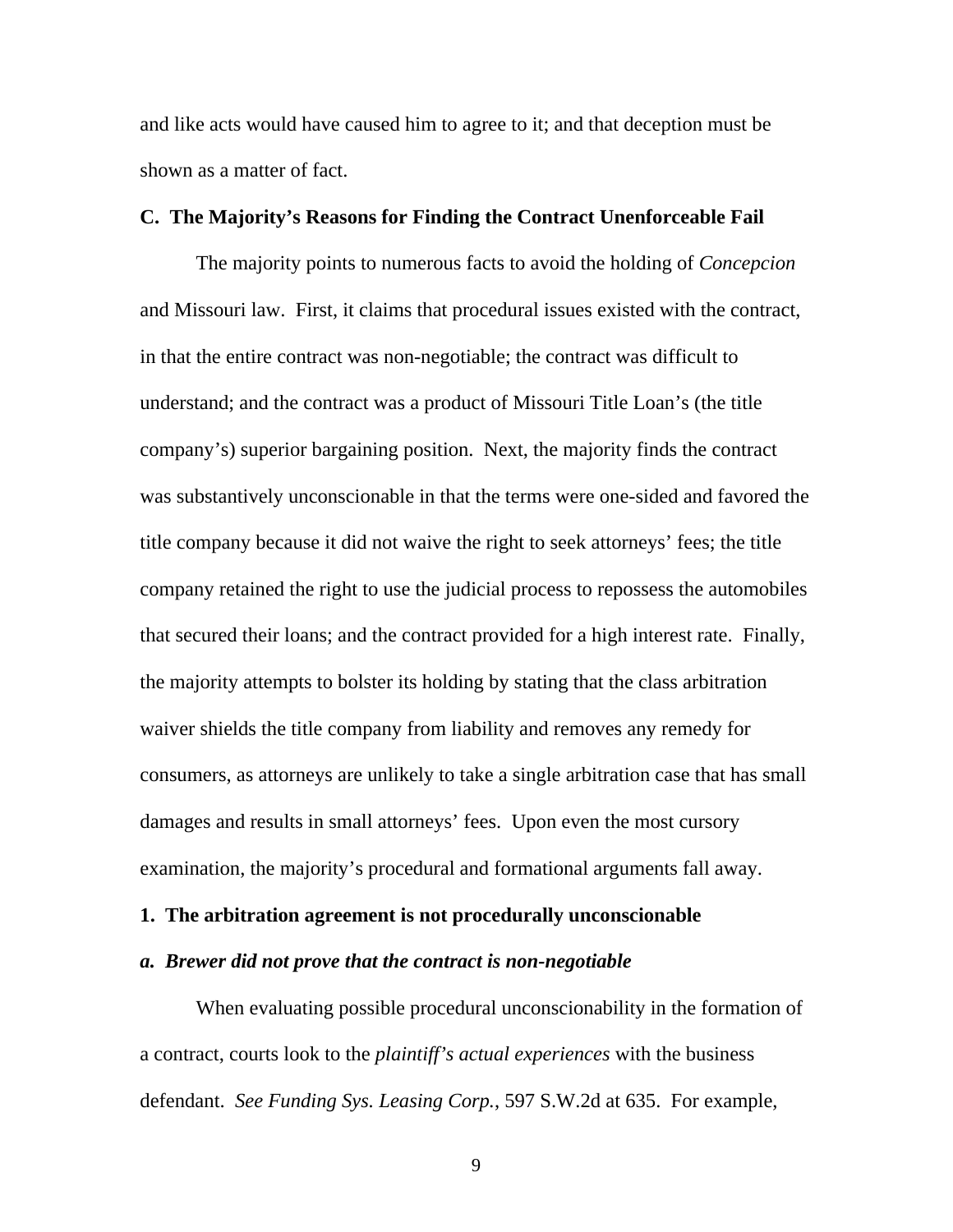testimony that an arbitration provision never has been negotiated by consumers "does not prove the negative" or thereby prove that the contract was nonnegotiable as to one specific consumer. *Vincent*, 194 S.W.3d at 857.

Brewer does not claim that she, personally, tried to negotiate the contract and failed. Neither has Brewer provided evidence that she could not go to some other lender and obtain a different contract. *See* discussion in III.C.1(c). Although the majority claims that "no customer" has negotiated a contract with the title company, this does not prove that Brewer's contract was "non-negotiable." Finally, there is no evidence that the title company used tactics designed to coerce Brewer into agreeing to the contract without negotiating the terms. Without some evidence of coercion, or a failed attempt to negotiate, Brewer does not show that the contract was non-negotiable in a way that makes the agreement procedurally unconscionable.

## *b. Brewer did not prove she did not understand the contract*

 $\overline{a}$ 

A simple misunderstanding of a contract does not create an "unfair issue in the contract formation process" that establishes procedural unconscionability. *See Repair Masters Const., Inc.*, 277 S.W.3d at 857. In addition, "[t]he failure to read a document prior to signing it is not a defense, and does not make a contract voidable, absent fraud."  $Id.$ <sup>[7](#page-31-0)</sup> Even if a consumer does not read a contract he signs

<span id="page-31-0"></span><sup>7</sup> *See also Sanger*, 486 S.W.2d at 481 ("The rule is that the one who signs a paper, without reading it, if he is able to read and understand, is guilty of such negligence in failing to inform himself of its nature that he cannot be relieved from the obligation contained in the paper thus signed, unless there was something more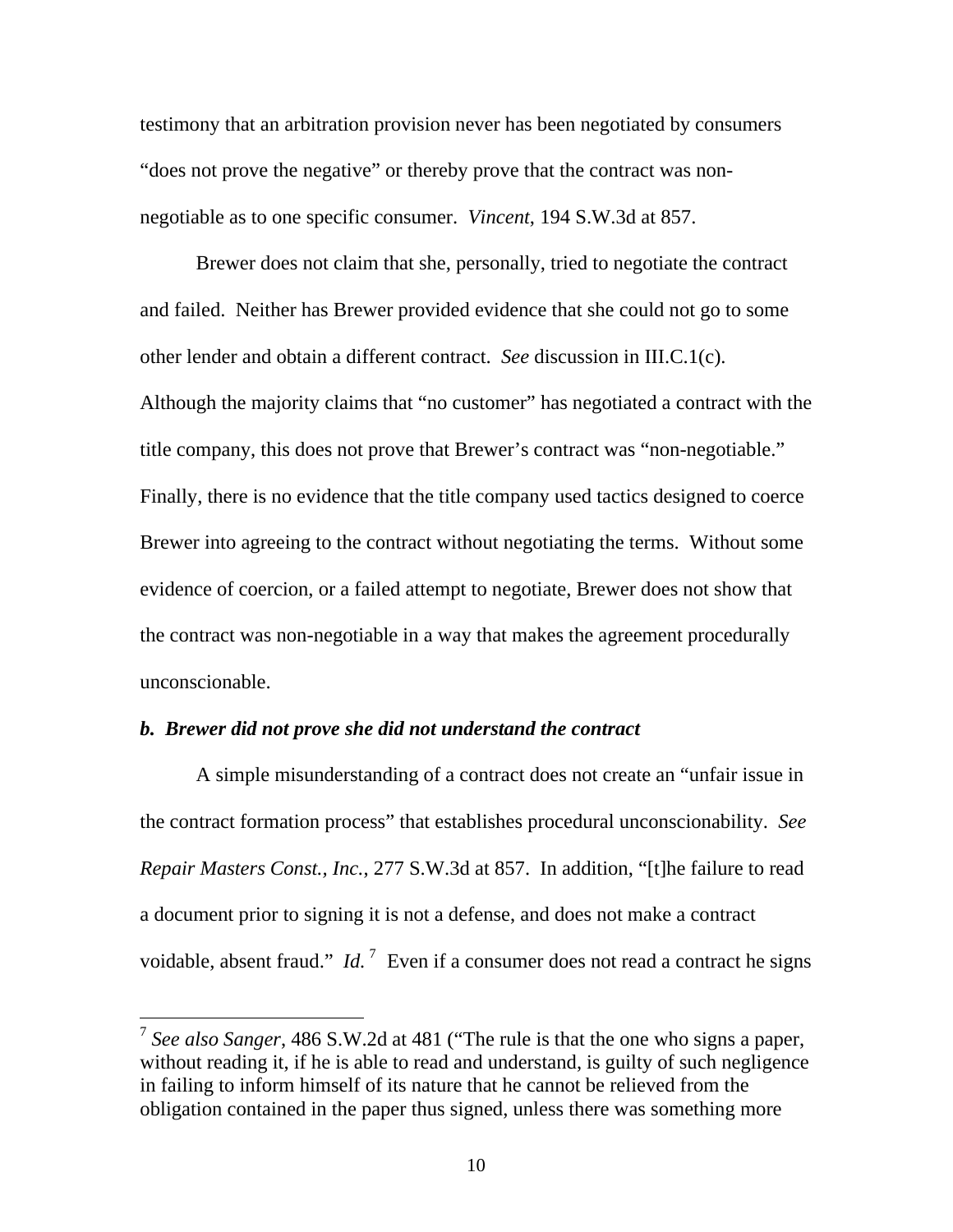with a business, he may expect that it contains an arbitration agreement. "[A]n average person would reasonably expect that disputes arising out of an agreement [between an individual and a business] might have to be resolved in arbitration." *Swain v. Auto Services, Inc.*, 128 S.W.3d 103, 107-08 (Mo. App. 2003).

The majority speculates that it is "unlikely" that the contract could be "comprehended by the average consumer" or that it "comport[s] with the reasonable expectations of an average member of the public." However, this statement is totally unrelated to the present case because we have specific facts on which we can rely.

Brewer did not claim she misunderstood the contract. In fact, Brewer admits that she did not even read the contract. If Brewer had read the contract, she would have seen the class arbitration waiver in the loan agreement was in bold, capital letters, and that bold, capital letters immediately above the signature line stated that the agreement "contains a binding arbitration provision." *Cf. Whitney v. Alltell Commc'ns, Inc.*, 173 S.W.3d 300, 308 (Mo. App. 2005) (finding an agreement to arbitrate unconscionable when it was "in fine print on the back side of the sheet sent to plaintiff" because this was "insufficient to call its customers' attention" to the provision).

than mere reliance upon the statements of another as to its contents." (internal quotations omitted)).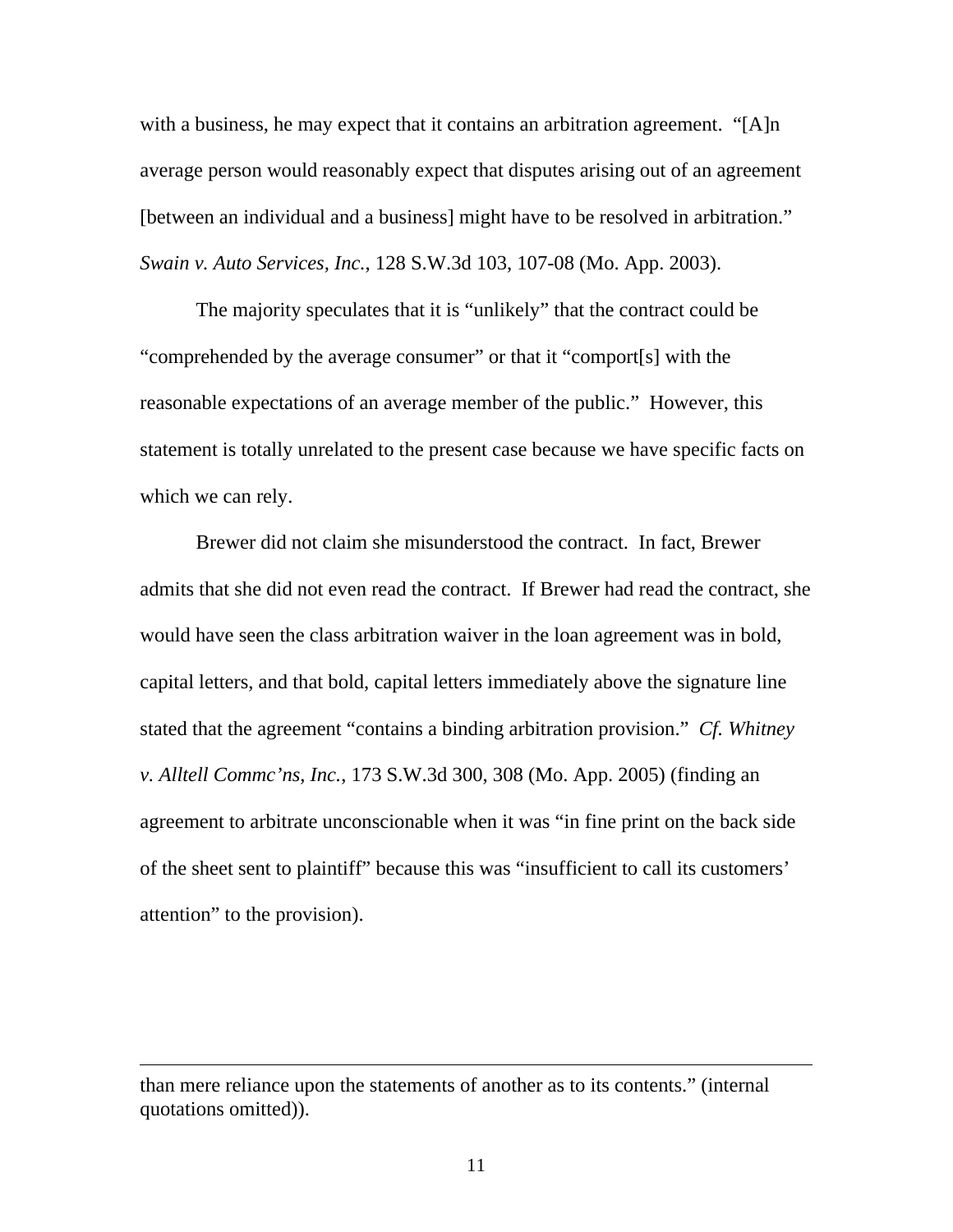# *c. Brewer did not prove the contract was a result of a disparity in bargaining power*

An unconscionable contract of adhesion is one that is created by a stronger party with greater bargaining power and imposed on a weaker party. *Vincent*, 194 S.W.3d at 857. The weaker party is unable to look elsewhere for a more attractive contract, and the terms in the contract "unexpectedly or unconscionably" limit the obligations of the stronger party. *Id.*; *see also Swain*, 128 S.W.3d at 108 ("[t]he service plan was presented as *the only warranty available* on the car in a mostlypreprinted form …" (emphasis added)). This is a matter of fact that must be proven to the trial court; one "cannot simply allege that a pre-printed contract is a contract of adhesion and offer no other proof on the matter." *Vincent*, 194 S.W.3d at 857.

The majority mentions that the parties here had a "disparity in bargaining positions" and that the title company was in a "superior bargaining position." However, neither the trial court nor the majority state how this bargaining position affected the *process* of forming the contract. Brewer stated she could have looked elsewhere for a loan agreement with different terms; in fact, she compiled a list of 20 competing companies offering the same service. Brewer never claimed that all of these companies used the same contract or included the same terms, leaving her with no possible alternative. Finally, an unequal balance of power between the parties, alone, does not support a finding of unconscionability post-*Concepcion*. *See Robinson*, \_\_\_ S.W.3d at 23, fn. 14.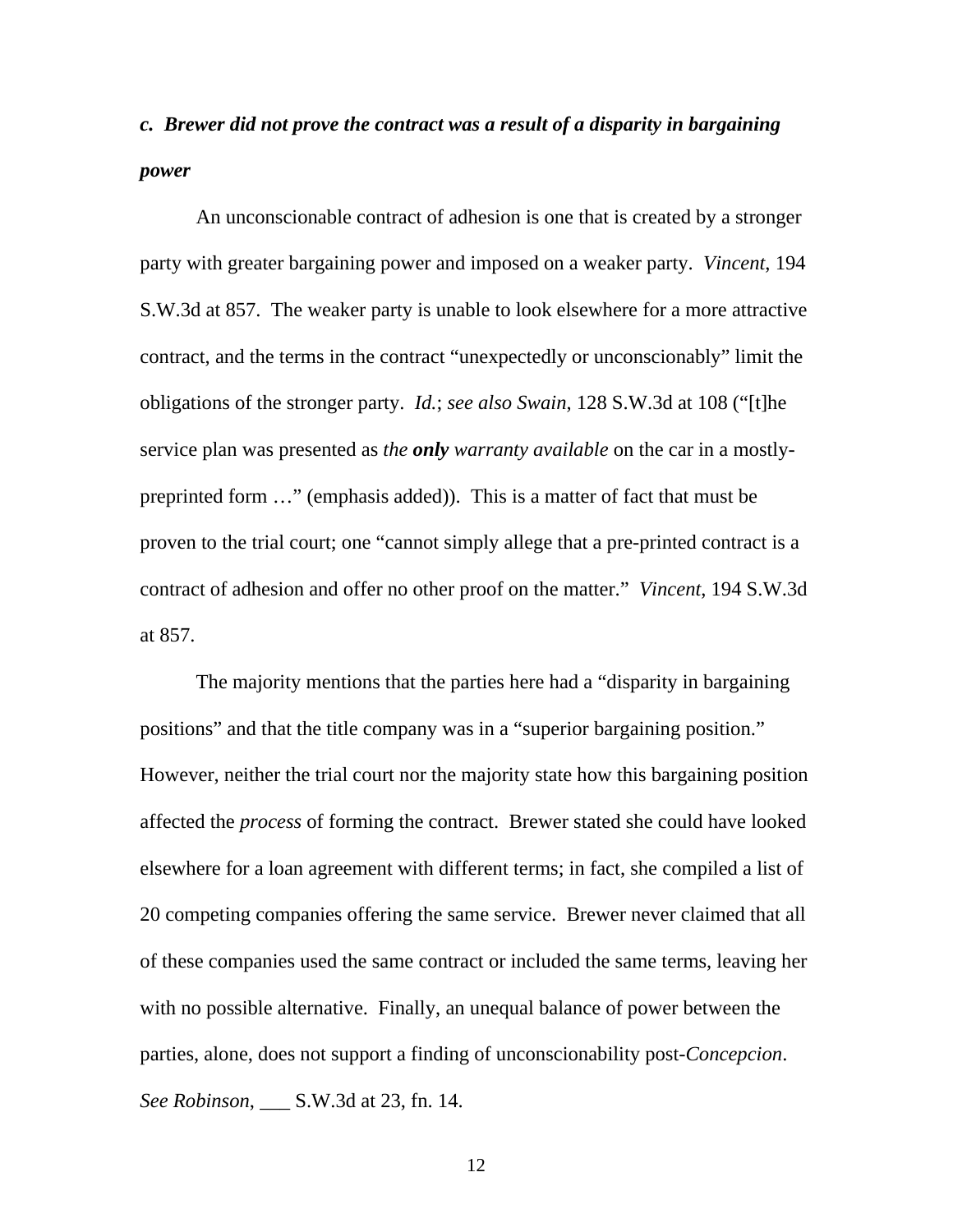# **2. The alleged substantively unconscionable terms do not justify striking the arbitration agreement**

# *a. Finding some terms substantively unconscionable interferes with the parties' right to contract for those terms*

"Courts should not interfere with a party's right to contract so long as the contract is not otherwise void." *Malan Realty Investors, Inc. v. Harris*, 953 S.W.2d 624, 627 (Mo. banc 1997). When the terms of a contract are clear, "the court is bound to enforce the terms as written." *Id.* at 626-27. There is no requirement in Missouri that contract terms be "an exchange of reciprocal promises." *See Vincent*, 194 S.W.3d at 859, quoting *Harris v. Green Tree Financial Corp.*, 183 F.3d 173, 181 (3d Cir. 1999).

The majority attacks many of the contract terms, calling them unconscionable and one-sided. Of those terms, though, it is disingenuous to fault the title company for the need to use the judicial process to repossess vehicles that secure loans.<sup>[8](#page-34-0)</sup> This is not evidence of a contract containing one-sided terms to benefit the title company; arbitration simply cannot provide for a secured

<span id="page-34-0"></span> $8$  The law of secured transactions is highly regulated. Allowing creditors to utilize the court process for repossession is intended to protect the consumer, should he default on a loan secured by his personal vehicle. *See* comment to section 400.9- 609, RSMo Supp. 2009. In contrast, the use of nonjudicial foreclosures is criticized by consumer protection advocates because of the risk that they will not be preformed peaceably. *See* Christopher P. Bennett, *The Buck Stops Here – Peaceable Repossession is a Nondelegable Duty*, 63 MO. L. REV. 785, 797 (1998).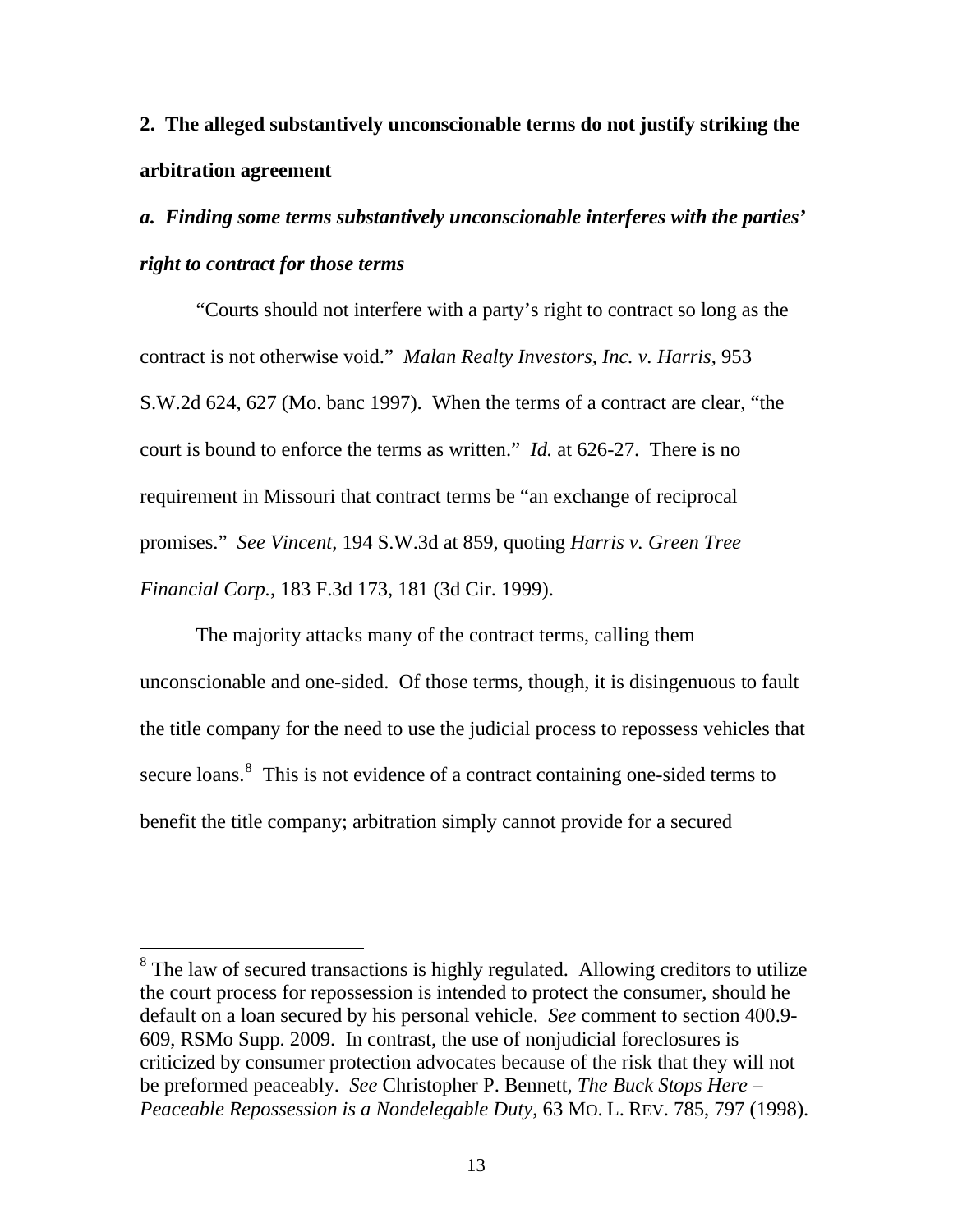creditors' replevin right.<sup>[9](#page-35-0)</sup> See also Marmet, 565 U.S. <sub>\_\_\_</sub>, slip op. at 2 (noting that the nursing home arbitration agreement required parties to arbitrate all disputes *except* claims by the defendant to collect late payments owed by the patient).

The majority also concludes that the provisions retaining the title company's right to seek attorneys' fees and establishing the high interest rate are substantively unconscionable. However, this ignores the fact that Brewer could have gone to at least 20 different companies – which she had researched and listed – to find better terms.

The majority compares these provisions with ones from the contract the Supreme Court enforced in *Concepcion*, noting that in that case, AT&T agreed to waive the right to attorneys' fees and to shoulder the costs of arbitration. However, the Supreme Court did *not* state that these consumer-favorable provisions are required for an agreement to arbitrate to be found conscionable. Furthermore, the parties are not required to make promises equal in consideration as long as the contract is supported by consideration.

### *b. Finding individual arbitration does not provide a remedy contravenes the*

## *FAA and* **Concepcion**

 $\overline{a}$ 

The core purpose of the FAA is to "ensure that private arbitration agreements are enforced according to their terms." S*tolt-Nielsen S.A. v.* 

<span id="page-35-0"></span><sup>9</sup> *See also* R. Wilson Freyermuth, *Foreclosure by Arbitration?*, 37 PEPP. L. REV 459, 480 (2010), for a similar discussion in the context of commercial mortgages ("To this point, standard mortgage forms do not contain arbitration clauses at all, or, if they do, they 'carve out' foreclosure from their scope.").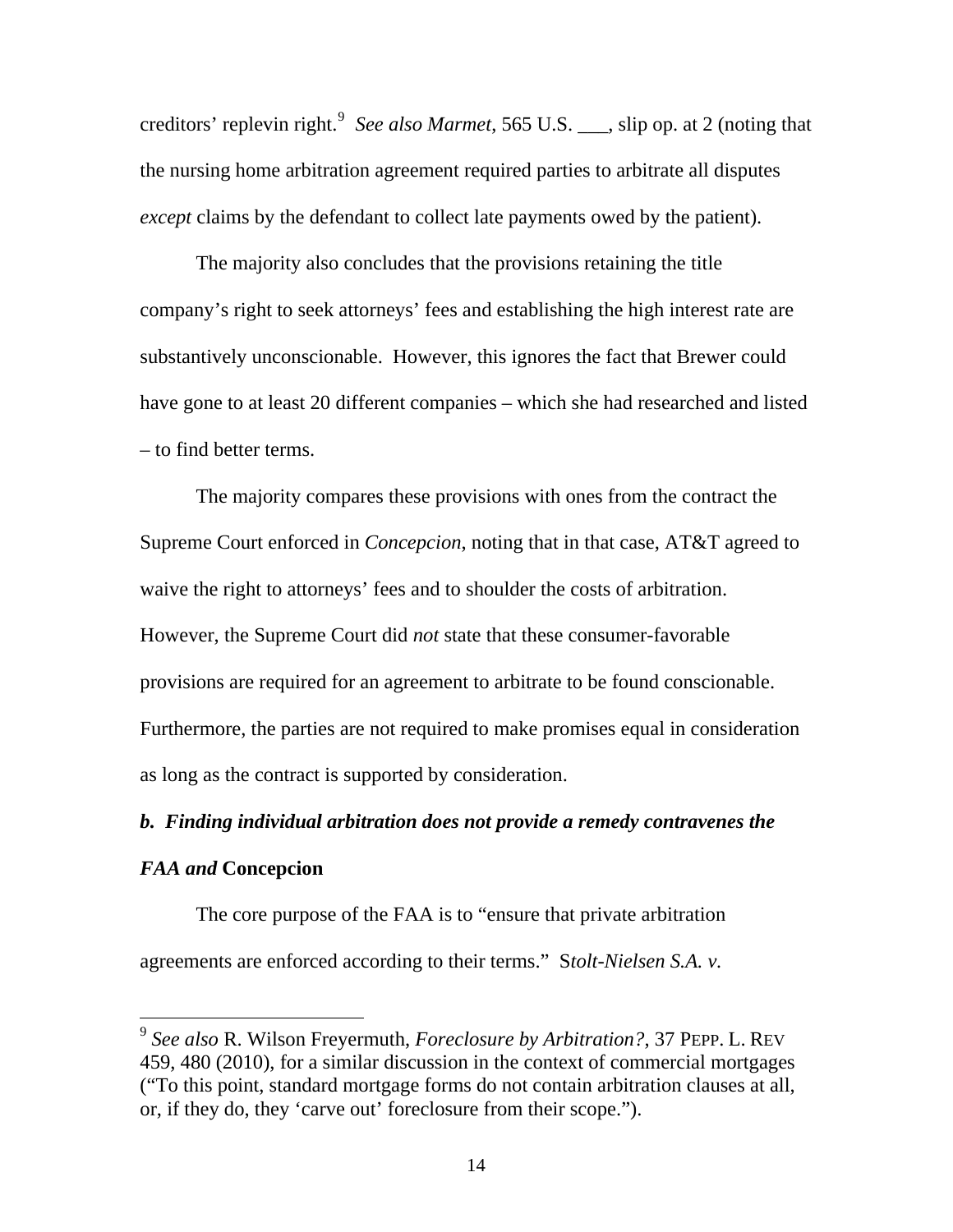*AnimalFeeds Int'l Corp.*, 130 S.Ct. 1758, 1763 (2010). A contract defense may not be used to strike down an arbitration clause if that defense would "apply only to arbitration or that derive[s] meaning from the fact that an agreement to arbitrate is at issue." *Concepcion*, 131 S.Ct. at 1746. The generally applicable contract defenses that may invalidate agreements to arbitrate "cannot in reason be construed as allowing a common law right, the continued existence of which would be absolutely inconsistent with the provisions of the act. In other words, the act cannot be held to destroy itself." *Id.* at 1748. "[A]fter *Concepcion* and *Cruz*, courts may not invalidate arbitration agreements … even if, as a practical matter, the class action waiver has a claim-suppressing effect." *In re Checking Account Overdraft Litig.*, 09-MD-02036-JLK, 2011 WL 4454913 (S.D. Fla. Sept. 1, 2011) (internal quotations omitted).

The majority alleges that the class arbitration provision shields the title company from liability and provides Brewer no remedy because it is "*unlikely* that a consumer could retain counsel to pursue individual claims." Slip op. at 15 (emphasis added). The majority is attempting to give effect to the public policy it established in *Brewer I* – that class arbitration procedures are more desirable than individual arbitration. But in doing so, the majority creates a state law contract defense that attacks only arbitration clauses and inhibits their enforcement.

Creating a new "common law right" to an attorney; extending it to a right to class arbitration proceedings; and then using those two new rights as a contract defense just to strike agreements to arbitrate is "absolutely inconsistent" with the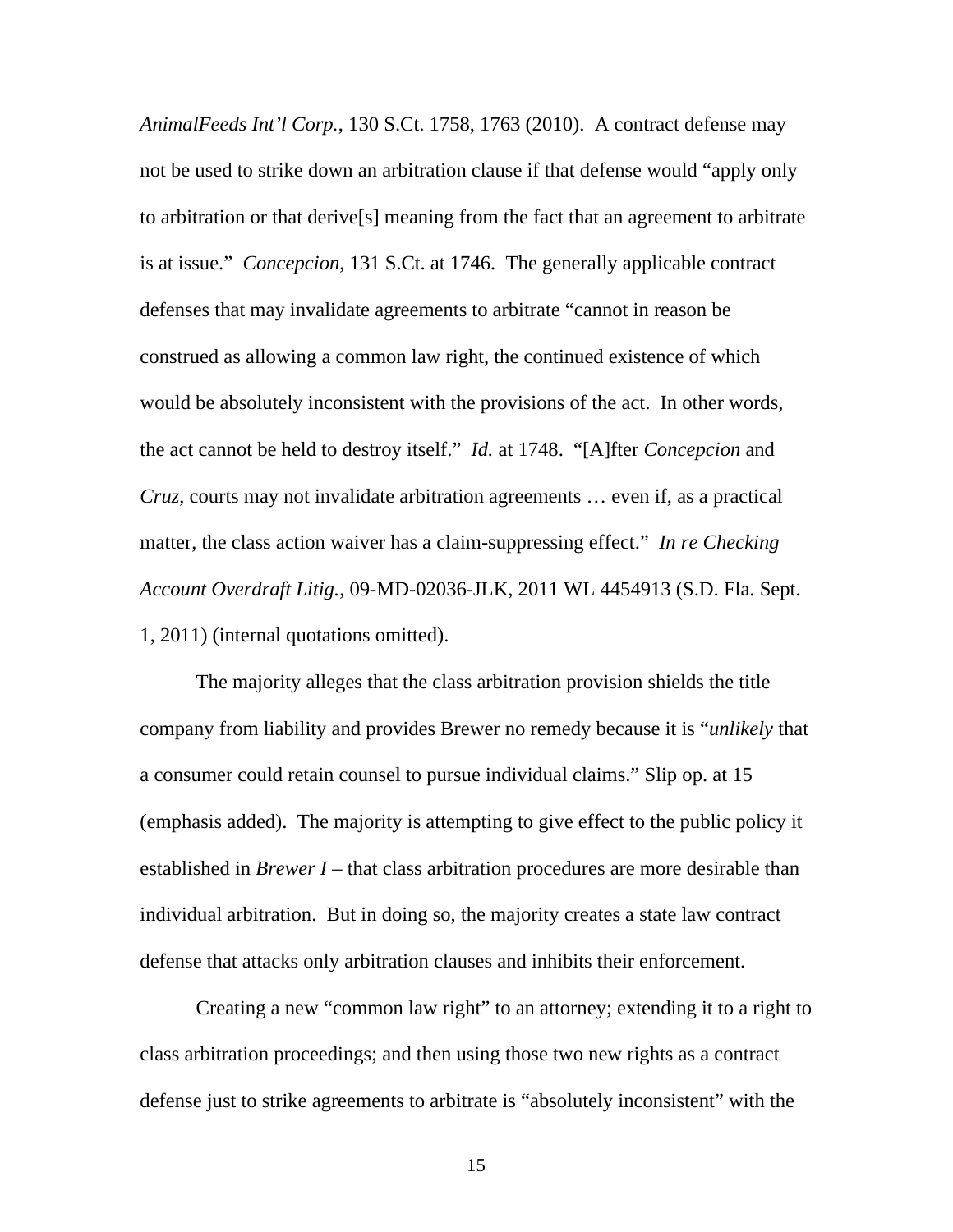FAA and its goal of providing individual arbitration when parties contract for that remedy. Courts simply may not apply state public policy concerns to invalidate an arbitration agreement, even if the public policy at issue aims to prevent undesirable results to consumers. *Concepcion*, 131 S.Ct. at 1753 (rejecting the argument that small-dollar claims require class proceedings because states "cannot require a procedure that is inconsistent with the FAA."). The Supreme Court has made it clear that a state public policy against enforcing arbitration agreements shall not influence a state court's unconscionability finding. *Marmet*, 565 U.S. \_\_\_, slip op. at 4 ("It is unclear, however, to what degree the state court's alternative holding [of unconscionability] was influenced by the invalid, categorical rule discussed above, the rule against predispute arbitration agreements.")

The majority tries to distinguish this case from *Concepcion* and come to a different conclusion by saying the contract at issue here is different than the agreement enforced in *Concepcion*. Under the contract in that case, the company defendant would pay costs of arbitration, pay double the plaintiff's attorneys' fees if the consumer recovered more than the last company offer in arbitration, and could not seek attorneys' fees incurred in defending the claim.

The rewards and attorneys' fees in the *Concepcion* contract, however, were never stated as requirements for finding the contract conscionable. Moreover, Missouri law already provides effective alternative remedies. The Missouri merchandising practices act allows a court to award a consumer attorneys' fees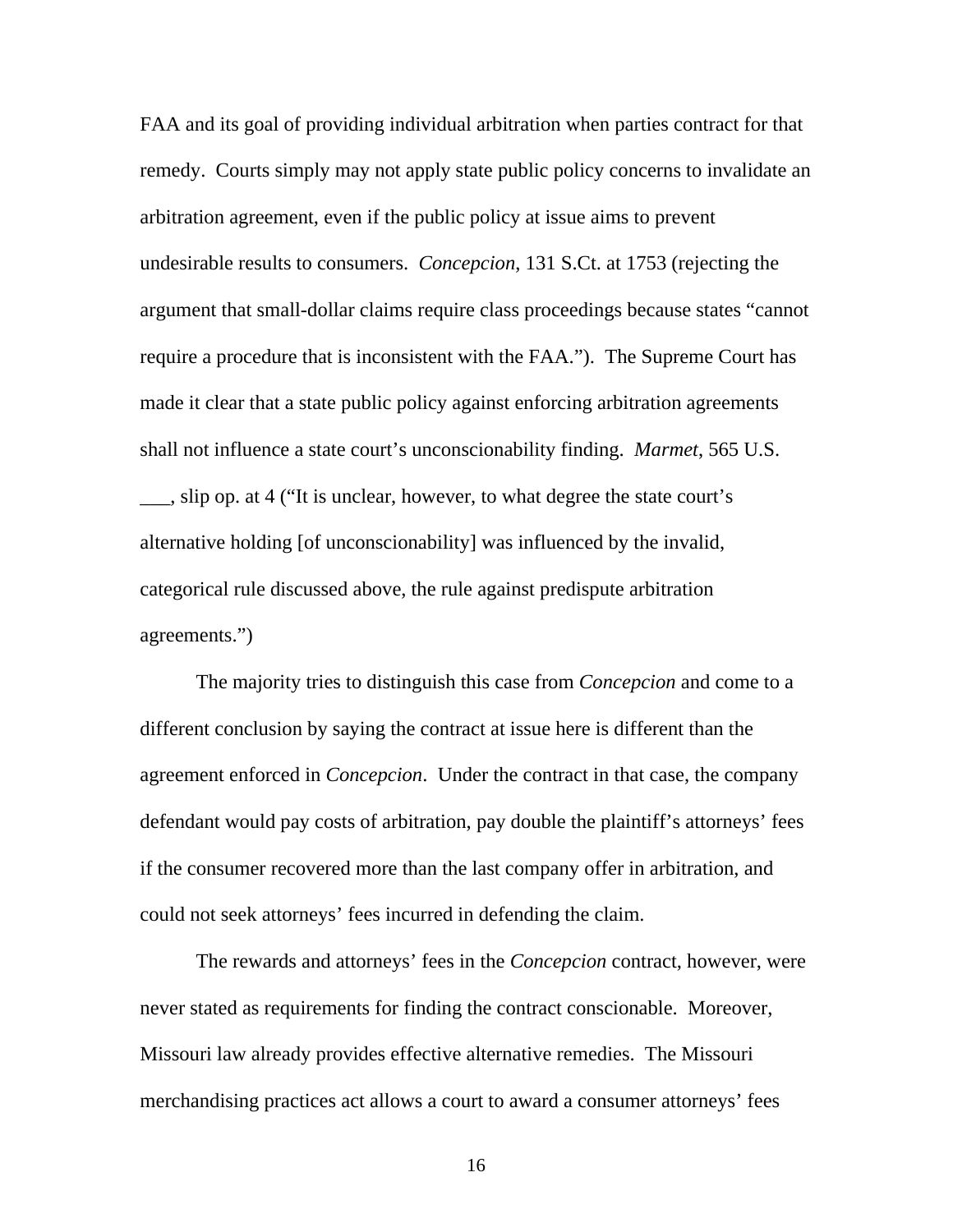and punitive damages if appropriate.<sup>[10](#page-38-0)</sup> While it may be generous for a company to contract as the company did in *Concepcion*, such a contract would create duplicate remedies in Missouri.

No evidence was presented showing that Brewer could not get an attorney to handle her case. In fact, the suit itself, with Brewer's counsel of record, proves the contrary. More importantly, such provisions in a contract provide no evidence as to the procedural conscionability of the contract at formation.

#### **IV. Conclusion**

The majority's newly created right to an attorney for consumer claims morphs into a right to class arbitration proceedings, and then morphs into a right to void individual arbitration agreements altogether. While this is certainly clever lawyering, it is not the law and it openly flaunts the FAA and *Concepcion*. In this case, Brewer admits she did not read the contract and, although she knew of other lenders, she did not shop around for better terms and provisions. Despite the harsh terms of the contract she signed, it was her agreement. She was not cheated in its formation, and she should not be allowed to escape the contract's substantive provisions, including a provision to arbitrate, after receiving the benefits of the contract.

<span id="page-38-0"></span> $10$  "The court may, in its discretion, award punitive damages and may award to the prevailing party attorney's fees, based on the amount of time reasonably expended, and may provide such equitable relief as it deems necessary or proper." Section 407.025, RSMo Supp. 2009.